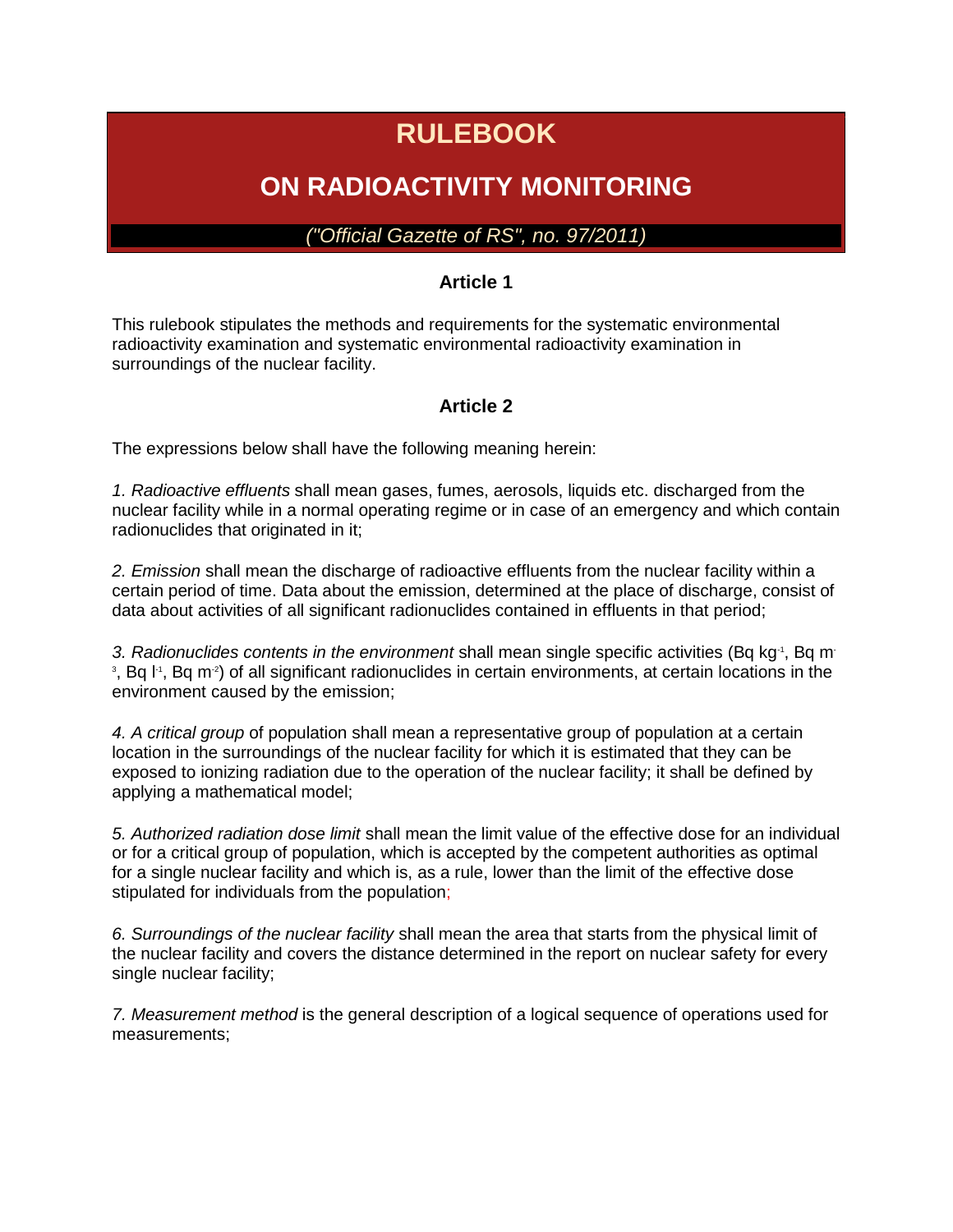*8. Specific methods* for determining the contents of radionuclides comprise measurement of activities with properly gauged alpha, beta and gamma counters and measurement of activities in samples previously prepared by means of a radiochemical or other standard method.

*9. Non-specific measurement methods* shall mean methods based on which the total alpha, beta or gamma activity of the examined sample is determined;

*10. Sample, aggregate sample* shall mean the representative part of the air, water, soil or other material which is taken at the measuring site for analysis in specific time intervals and in the manner provided for herein. Samples can be one-time samples and *aggregate* samples. A onetime sample is a sample taken once from the analysed material. An *aggregate* sample is a sample taken within a known time interval or the set of single samples taken within a known time interval;

*11. Sampling* is the process of taking samples;

*12. Bio-indicators* are plant or animal organisms which, in the observed environment, concentrate specific chemical elements or compounds and react to changes of their concentrations in the environment.

Other expressions used herein shall have the meanings defined in Article 3 of the Law on Radiation Protection and Nuclear Safety.

#### **Article 3**

The systematic examination of radioactivity in the environment (hereinafter: radioactivity monitoring) is carried out by taking into account all possible pathways in which population could be exposed to ionizing radiation originating due to external radiation, inhalation and ingestion.

The radioactivity monitoring encompasses measurements of radionuclide concentration which contributes considerably to the dose, in order to assess the level and to control the exposure of the population to ionizing radiation.

Measurements within the radioactivity monitoring are performed in a way that enables the monitoring of changes in radioactive contamination of the environment and changes in external radiation with time.

Within the radioactivity monitoring, data are collected that are needed for the interpretation of results of radioactivity measurements and for the dose assessment, such as data about the quantity of precipitations and other meteorological data about the flow rate of the running water, quantity of distributed drinking water and other.

The results of the radioactivity monitoring must be evaluated and prepared in a way to be useable for the assessment of the public exposure, for the monitoring of changes in the public exposure from the environment and for decision-making in relation to the need to take protection measures in case of an enhanced radioactivity in the environment.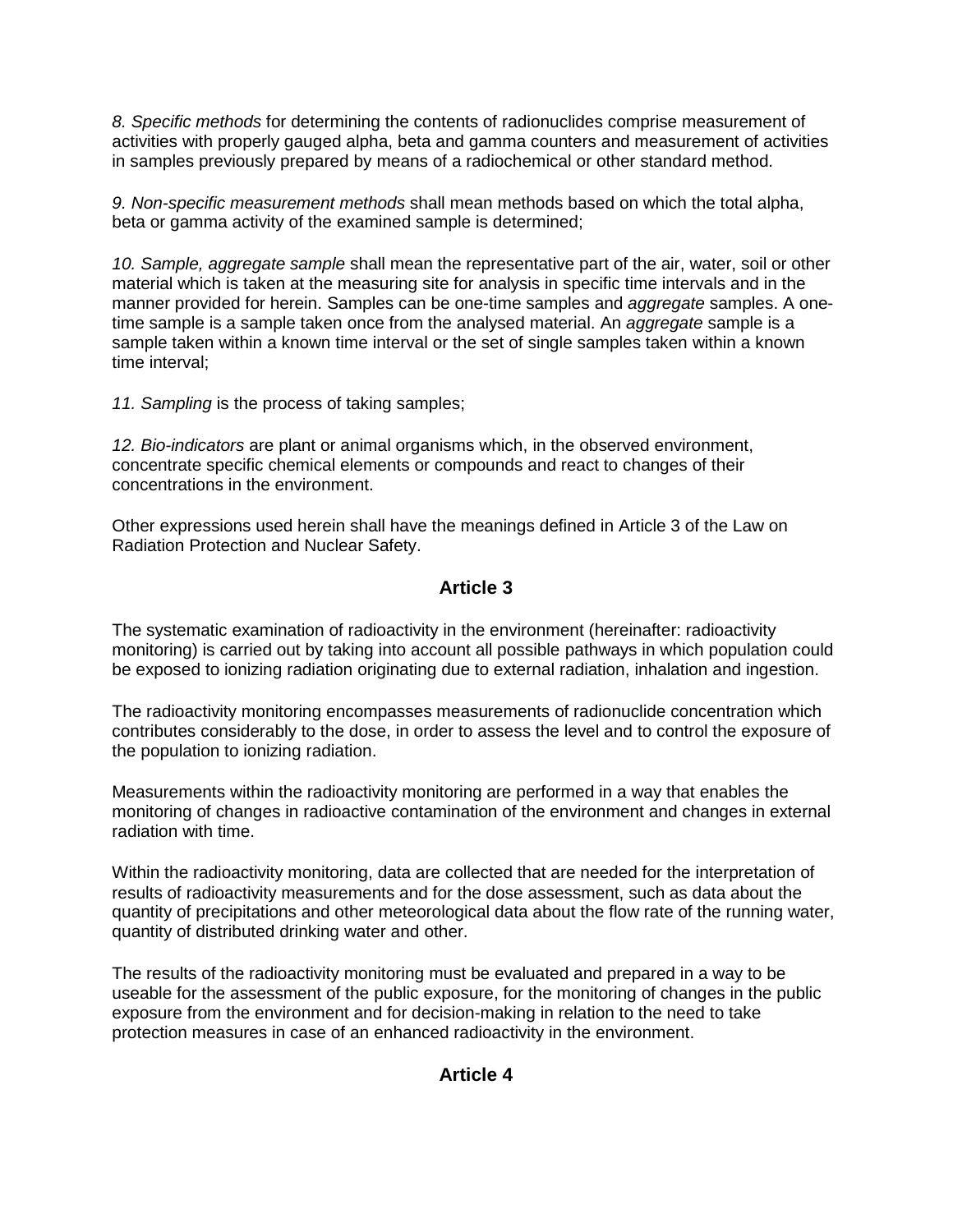The contents of radionuclides in environmental samples are determined by gamma spectrometry method and specific methods.

However, for measurements during interventions in case of an emergency, or when the radioisotopic composition is known and does not change over time, it is allowed to use nonspecific methods and the method of low-resolution gamma spectrometry.

Certain types of measurements, such as the measurement of the level of external radiation, are done with automatic measurement systems.

#### **Article 5**

The collection and preparation of samples must be done by reducing the loss of radionuclides during the collection and preparation of samples to the minimum.

The preparation and measurement of single samples is done within the shortest possible period of time after the sampling, in order to determine the presence of short-lived radionuclides and enable the timely implementation of corresponding measures in case of enhanced radioactivity.

When preparing aggregate samples, the preparation of parts of the aggregate sample is done as soon as possible after the sampling and the measurement of the aggregate sample immediately after the preparation of the last part of the sample.

In case of monitoring in emergency situations, the sampling period is shorter than the sampling period in regular situations and is adjusted to level of the accident.

The equipment for measurements must be calibrated. Measurements are performed in such a way to enable the tracking back of the results to an internationally recognized gauge. The results must be stated with measuring uncertainty.

#### **Article 6**

The examination of the level of external radiation is done with devices for the continuous measurement of the ambient dose rate equivalent and with thermoluminescent dosimeters, which are positioned at a height of 1 m above the uncultivated grassy area. The measurement results for the ambient dose rate equivalent in the environment are automatically sent to the system for early warning of emergency.

By way of exception, if the device for the continuous measurements of the ambient dose rate equivalent does not send automatically timely emergency warnings to the system, the legal entity authorized to perform the measurements for early warning of emergency shall send the data about external radiation to the Serbian Radiation Protection and Nuclear Safety Agency (hereinafter: Agency) at the latest by the  $5<sup>th</sup>$  in the current month for the previous month, but without delay in case of an emergency or at the request of the Agency.

The Agency supervises the system for early warning of emergency. The Agency collects and processes data from the system for early warning of emergency.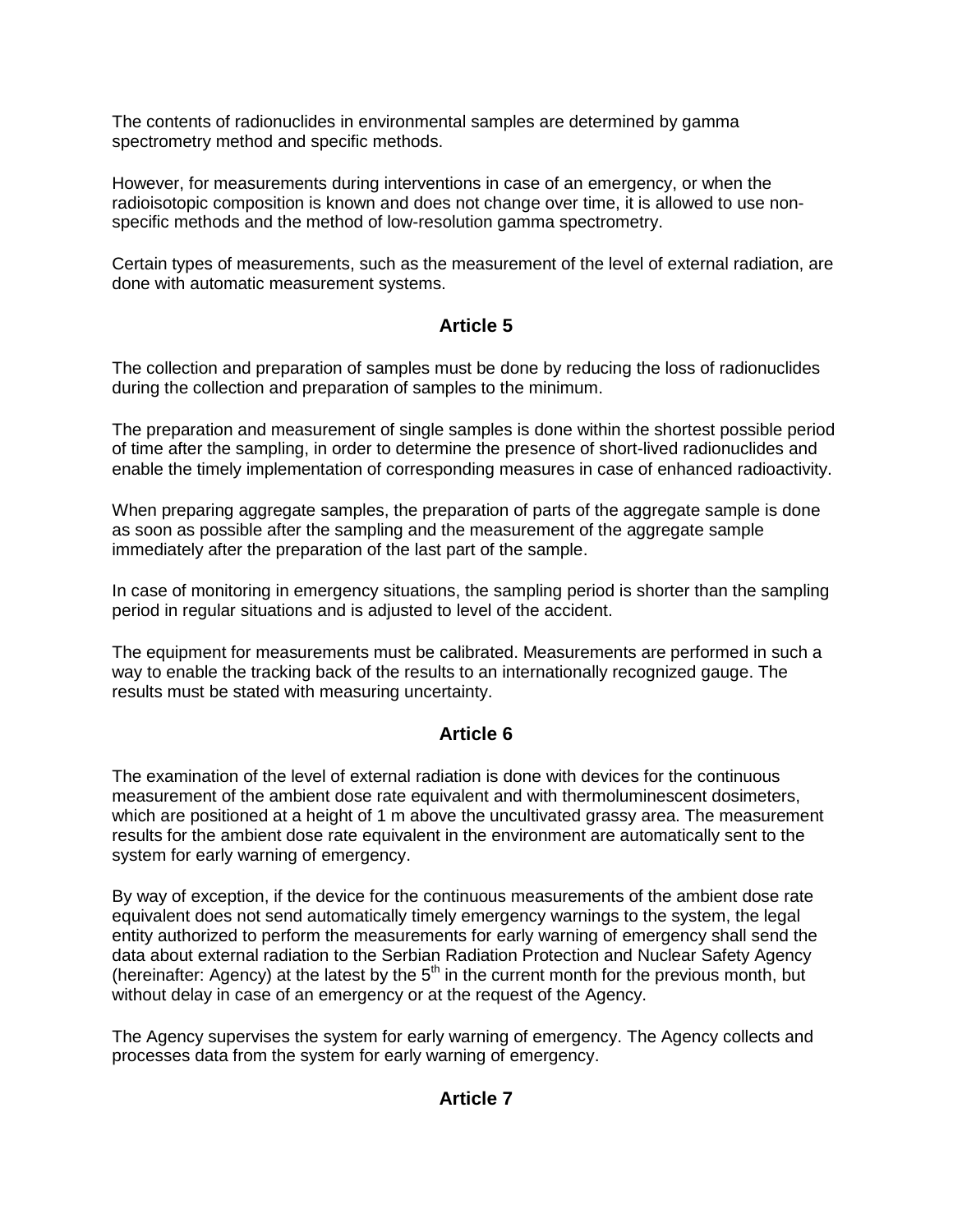The contents of radionuclides is determined in samples of air, precipitations, surface water, soil, crop cultures, foodstuff, drinking water, feedingstuffs.

Aerosol samples are taken by means of continuous air pumping through filters of known efficiency. The contents of the radionuclides in the aerosol are determined by measuring of aggregate samples by the gamma spectrometry method. The detection limit for the gamma spectrometry determination of contents of the radionuclide <sup>137</sup>Cs in aerosol must not exceed 10  $\mu$ Bq/m<sup>3</sup>. The contents of radionuclides in the aerosol sample are stated in Bq/m<sup>3</sup> of air.

Samples of solid and liquid precipitations are collected continuously at a height of 1 m above an uncultivated grassy area with a sampler the surface of which is at least  $0.6$  m<sup>2</sup>. The contents of radionuclides in the precipitations are determined in aggregate samples. The contents of radionuclides in precipitations are stated in Bq/m<sup>2</sup>.

The activity of radon, <sup>222</sup>Rn, in the air is determined by means of the alpha trace detection method, alpha spectrometry, absorption on active carbon and by means of other standard methods. The activity of radon is stated in  $Bq/m<sup>3</sup>$  of air.

The activity of short-lived radon daughter is determined by the alpha spectrometry method or by means of another standard method.

Soil is sampled from at least three different depths in order to obtain data about the distribution of radionuclides through soil profile. During the preparation of soil samples it is necessary to remove roots and stones. The contents of gamma-emitting radionuclides are determined by means of the gamma spectrometry method. The contents of strontium, <sup>90</sup>Sr, are determined by measuring the beta radiation after the radiochemical separation of strontium.

The contents of radionuclides in samples of surface water are measured in aggregate samples. The contents of gamma-emitting radionuclides are measured with the gamma spectrometry method. The contents of tritium <sup>3</sup>H in samples of surface water are determined by measuring the activity with a liquid scintillation or proportional counter.

The contents of radionuclides in drinking water are measured with devices the detection limits of which for gamma-emitting radionuclides are thirty times lower than the stipulated limits for radionuclide contents in drinking water. The total alpha activity, the total beta activity and the activity of the tritium are determined in drinking water by measuring the activity with a liquid scintillation or proportional counter. The activity of <sup>90</sup>Sr in drinking water samples is determined by measuring the activity of beta radiation after the radiochemical separation.

#### **Article 8**

During the examination of the transmission pathways of radionuclides through the food chain the samples must be chosen in a way that will make it possible to assess the annual intake of radionuclides by an individual from the critical group of population, whereby:

1. The eating habits of the population must be taken into account and the analyzed samples must be as close as possible to the end of the food chain. In the case of an emergency, the monitoring is expanded to the start of the food chain;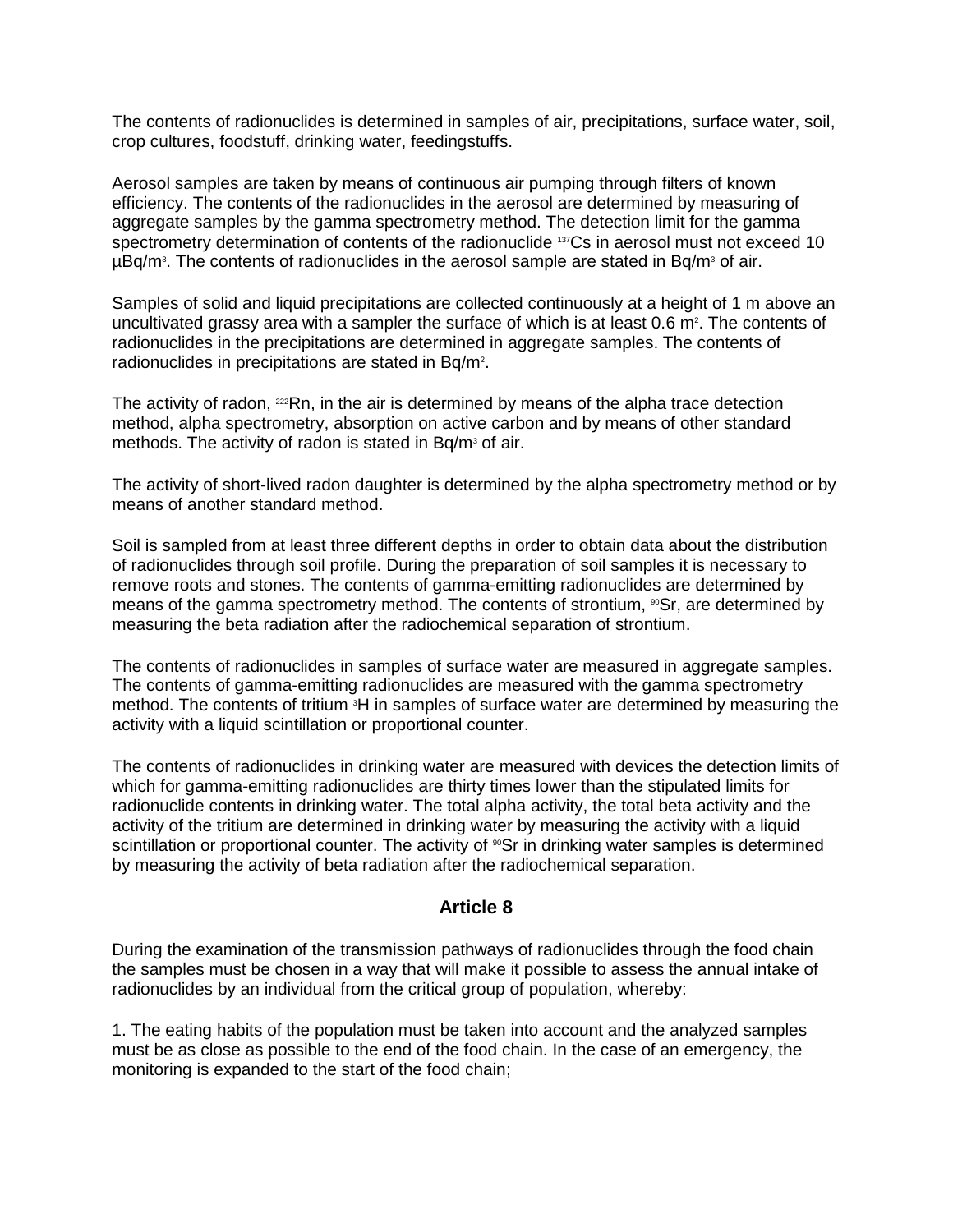2. Foodstuff that is controlled should be typical for the area in which the annual intake in the organism is assessed, i.e. they should be produced in the agricultural industry in that area;

3. Non-typical foodstuff is taken for sampling if it determines the transmission paths for which the highest impact of emission is expected (critical group and critical path);

4. During the selection of foodstuff of plant origin advantage shall be given to foodstuff whose leaves with a large surface are consumed and whose ripening lasts longer;

5. For the control one should always choose the same foodstuff in order to be able to compare the results on a multi-annual level.

Milk samples are collected in dairy factories or directly from the producer. Samples of other foodstuff are taken on green markets, in large food product stores or directly from the producer. The contents of radionuclides in foodstuff is measured with devices whose detection limits for gamma-emitting radionuclides are three times lower than the limits of radionuclide contents in drinking water as stipulated in the Rulebook on the Limits of Radionuclide Contents in Drinking Water, Foodstuff, Feedingstuffs, Medicines, Consumer Goods, Construction Material and other Goods placed on the Market, whereby the volume of 1  $m<sup>3</sup>$  water is replaced by a 1000 kg weight. The contents of <sup>90</sup>Sr are determined by measuring the activity of beta radiation after the radiochemical separation of strontium.

Composite food samples consist of soup, main meal, salad, dessert and are taken in larger catering facilities, social restaurants and kindergartens. The contents of radionuclides in foodstuff are measured with devices whose contamination limits for gamma-emitting radionuclides are three times lower than the limits of radionuclide contents in drinking water as stipulated in the Rulebook on the Limits of Radionuclide Contents in Drinking Water, Foodstuff, Feedingstuffs, Medicines, Consumer Goods, Construction Material and other Goods placed on the market, whereby the volume of 1  $m<sup>3</sup>$  water is replaced by a 1000 kg weight. The contents of <sup>90</sup>Sr are determined by measuring the activity of beta radiation after the radiochemical separation of strontium.

Feedingstuffs samples encompass fresh bulk feedingstuffs, dry bulk feedingstuffs and feed mixtures for the feeding of different kinds and categories of animals. The contents of radionuclides in feedingstuff samples are determined by the gamma spectrometry method and the specific method for the determination of the <sup>90</sup>Sr contents.

The contents of radionuclide in bio-indicators are measured if the contents of radionuclides in the environment are too low to be measured in ordinary samples. The mass of the prepared bioindicator sample must be at least 20 g, whereby the conditions for the measuring of the radionuclides content must be such to satisfy the conditions of detection limits for foodstuff.

#### **Article 9**

Through the radioactivity monitoring the environmental radioactivity is monitored which is a consequence of global and local pollution originated by using sources of ionizing radiation, further of the presence of naturally occurring radioactivity and of enhanced naturally occurring radioactivity that originate in technical and technological processes.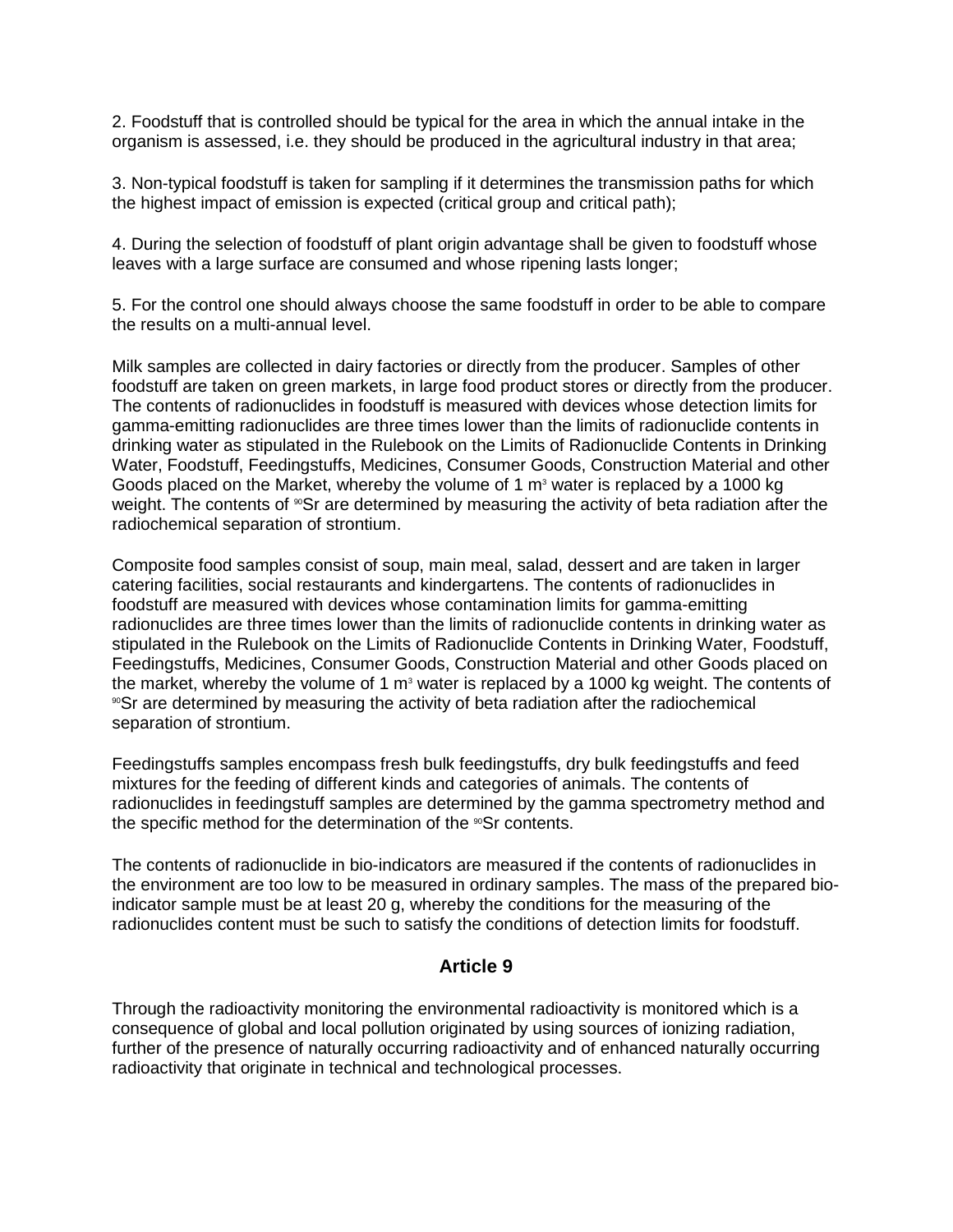In case of unexpected increase of radioactivity, the radioactivity monitoring ensures data for the timely implementation of radiation protection measures.

#### **Article 10**

The environmental radioactivity monitoring encompasses measuring the level of external radiation over the soil surface and the radionuclide contents in air, solid and liquid precipitations, soil, surface waters and sediments, drinking water, foodstuff, feedingstuffs and bio-indicators, when justified.

Sampling locations for measurements within the environmental radioactivity monitoring should be chosen so that the result can serve as a basis for an assessment of the danger to the environment from ionizing radiation and for the public exposure assessment.

Type of samples in which radioactivity is examined, sampling locations and intervals in which the sampling is done are defined in the Programme of Systematic Environmental Radioactivity Examination that is published in the Official Gazette of the Republic of Serbia. The Programme of Systematic Environmental Radioactivity Examination is prepared based on Table 1 enclosed in Appendix 1 to this Rulebook. When preparing the annual programme of systematic environmental radioactivity examination, changes to radioactivity in the environment are taken into account that were recognized based on the results of radioactivity monitoring in the previous years, the new knowledge about the influence of radioactivity on humans and the environment, as well as the budget approved for the programme implementation.

#### **Article 11**

Measurements within environmental radioactivity monitoring are done by legal entities authorized for radioactivity monitoring or for particular measurements within the radioactivity monitoring (hereinafter: authorized legal entities).

Authorized legal entities shall perform examinations within the monitoring in accordance with the Programme of systematic environmental radioactivity examination.

Authorized legal entities shall submit a report about the performed measurements in accordance with the regulation governing recordkeeping about performed operations in the field of radiation protection.

#### **Article 12**

The report on performed measurements within the radioactivity monitoring contains the following:

- 1. Review of the environmental radioactivity monitoring programme in tabular form;
- 2. Used sampling methods and sampling data;
- 3. Used methods for sample preparation and data on sample preparation;
- 4. Used measuring methods (measurement time, measuring geometry for samples etc.);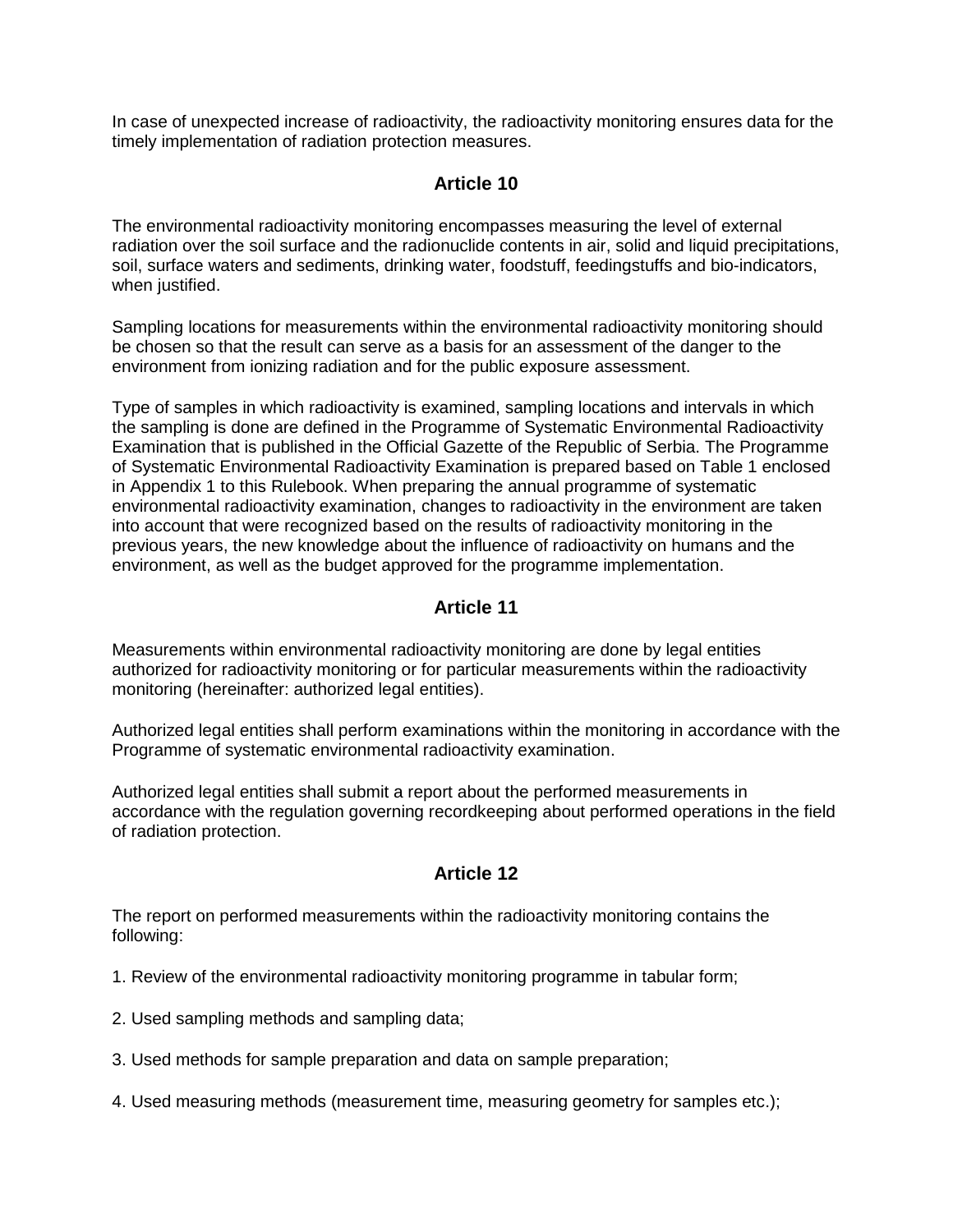5. Geographic coordinates of sampling sites or measurement sites in cases when the level of exterior radiation is measured;

6. Results of measurements with measuring uncertainties;

- 7. Measurements results analysis;
- 8. Remarks on the measurement results.

Review of the measuring results must contain also the time of sampling.

The results of the measurements of radionuclide contents in samples are stated as specific activities of radionuclides.

If the authorized legal entity has justified reasons to suggest changes to the radioactivity monitoring programme, it is obliged to state these in the annual report.

#### **Article 13**

The control of the level of radioactive contamination of the environment in the surroundings of the nuclear facility is performed by controlling the emission of radioactive effluents from the nuclear facility and the radionuclide contents in the environment in regular conditions and in case of an emergency.

The control of the emission of radioactive effluents from the nuclear facility can be done by the operator of the nuclear facility or by a legal entity that is independent from the operator of the nuclear facility. The radionuclide contents in the environment in the surroundings of the nuclear facility in regular conditions and in case of an emergency may be measured only by the legal entity that is independent from the operator of the nuclear facility.

#### **Article 14**

The level of radioactive contamination of the environment in the surroundings of the nuclear facility is estimated based on the level of external radiation and radionuclide contents in the air, precipitations, surface water and sediments, drinking water, foodstuff, feedingstuffs and bioindicators, as well as based on the determination of other parameters affecting the contents and distribution of radionuclides in the surroundings.

The testing of the level of external radiation and radionuclide contents in the environment in the surroundings of the nuclear facility is done by measuring the strength of the ambient dose equivalent of the gamma radiation in the air, by measuring the total alpha and beta activity and by measuring the radionuclides' activity in samples from the environment.

#### **Article 15**

The control of the level of radioactive contamination of the environment in the surroundings of the nuclear facility is performed in order to:

1. Determine the transmission pathways and critical groups of population;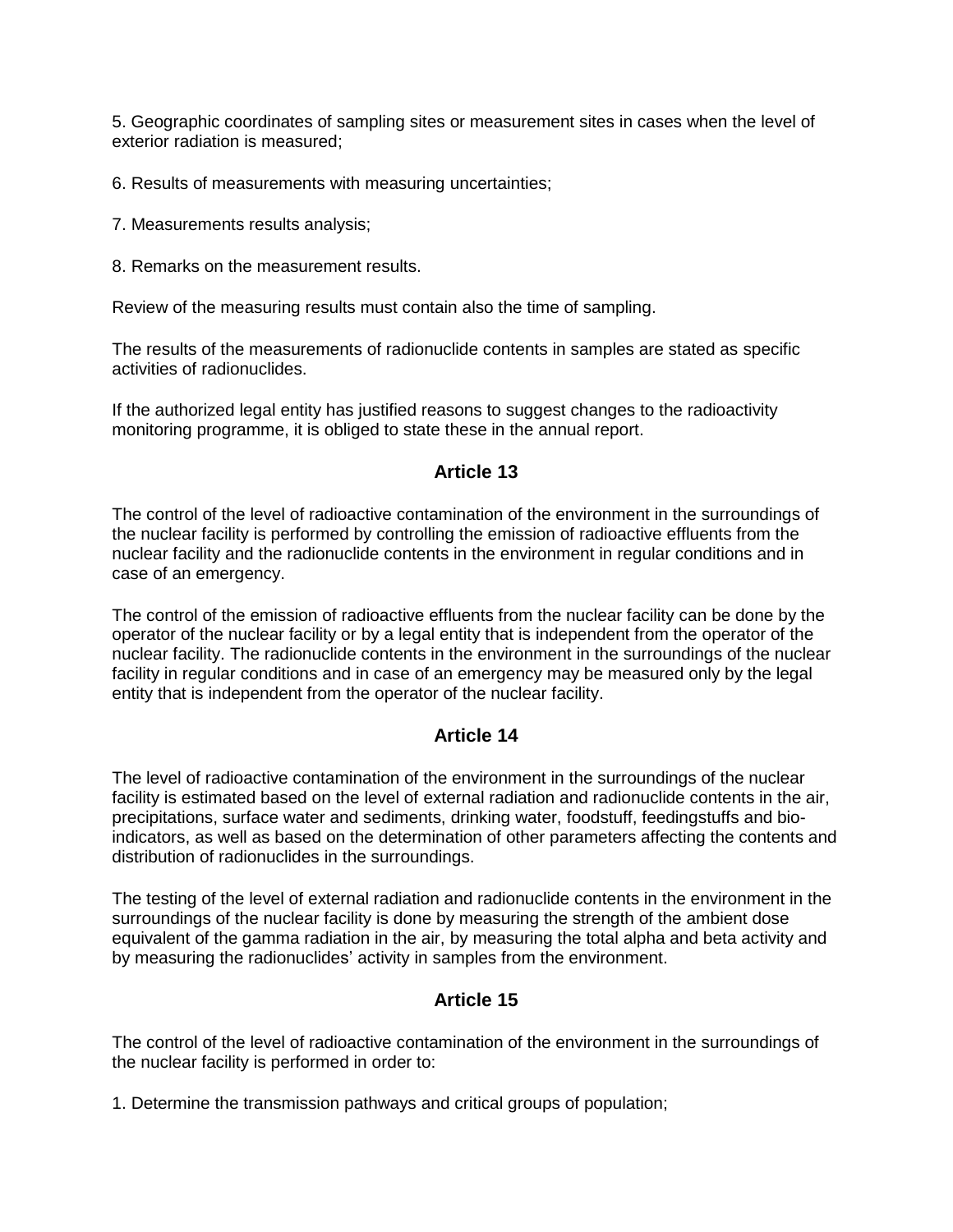2. Assess doses received by a critical and other group of individuals from the population and of collective doses received by the population, as well as to control whether received doses exceed the authorized and limit doses for the given nuclear facility;

3. Check the emission;

4. Check and improve, as necessary, the accepted mathematical models for the assessment of radionuclide contents in the environment which is the consequence of emission from the given nuclear facility;

5. Inform the public.

## **Article 16**

Measurements of emissions are done continuously and encompass the determination of single specific activities of all significant radionuclides that are discharged through effluents on all discharge places, by measuring the ambient gamma dose rate equivalent in the air and of the ambient gamma dose equivalent in the air at locations within the fence of the facility, as well as the control of meteorological and hydrological conditions.

Measurements in the sense of paragraph 1 of this Article refer to regular emissions, planned irregular emissions and emissions in case of an emergency.

## **Article 17**

The regularity of the determined emission is checked with periodical intercomparisons of the same samples measurements, encompassing also short-lived radionuclides. For liquid effluents, besides the intercomparisons, also periodical measurements of the representative liquid sample are done.

The checks referred to in paragraph 1 of this Article are done by at least two authorised legal entities.

## **Article 18**

For the assessment of the level of radioactive contamination and doses obtained by means of a mathematical model with emission values for gases and aerosols discharged during normal operation and in case of an emergency, meteorological parameters are used (wind direction, wind speed, stability grades, precipitations etc.) in the surroundings of the nuclear facility. The stipulated values of meteorological parameters in the surroundings of the nuclear facility are used to define meteorological situation that must exist as one of the reasons for the realisation of the planned irregular emission.

## **Article 19**

The continuous collection of meteorological data and their processing is provided by an automated meteorological station within the nuclear facility.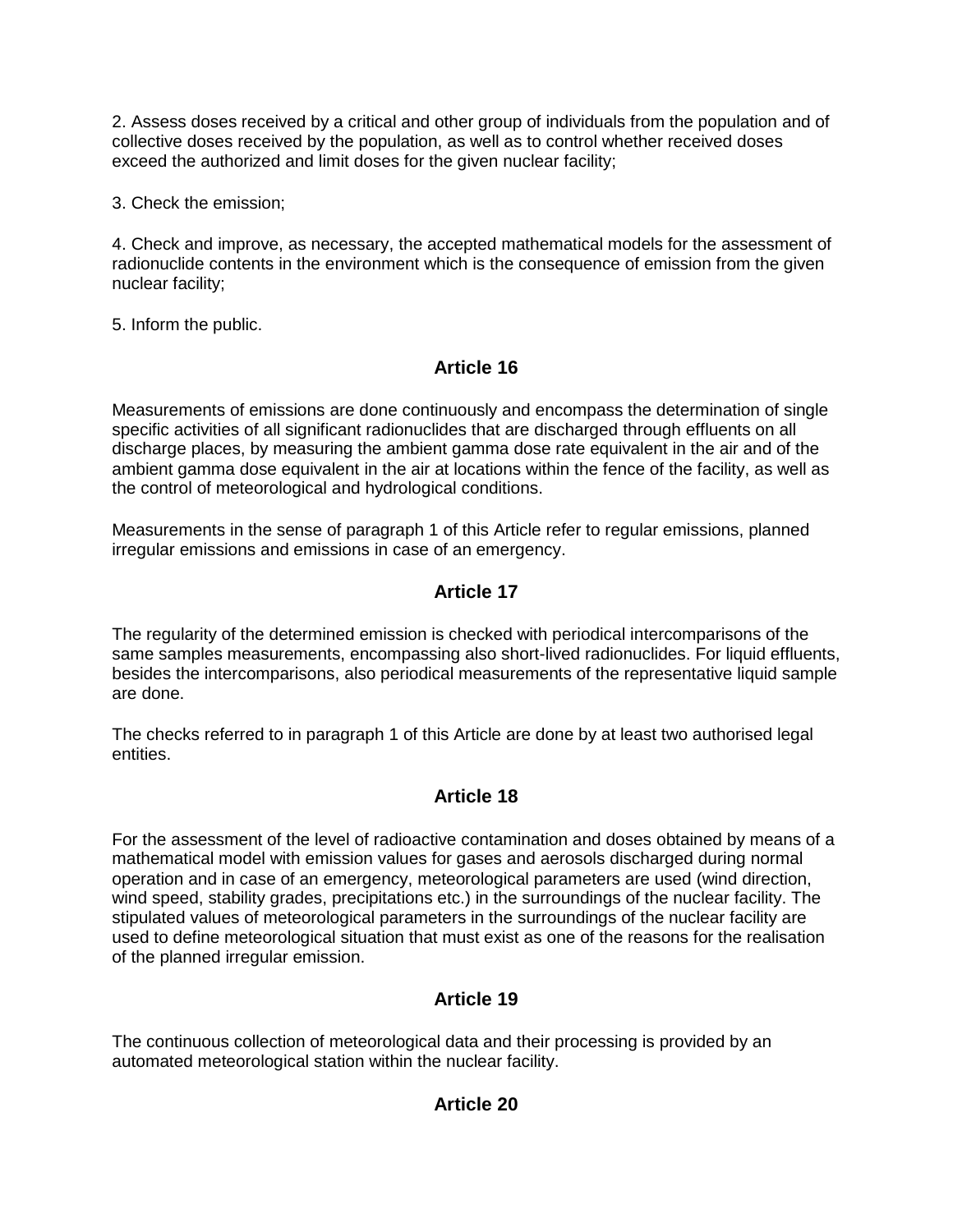For the assessment of the level of radioactive contamination and of doses obtained by the mathematical model from the emission values for liquid effluents discharged to surface water, during normal operation and in case of an emergency, basic hydrological parameters are used that must be continuously registered.

For the assessment of the impact of radioactive liquid effluents on groundwater in the surroundings of the nuclear facility also data about the changes of regimes of groundwater in relation to results from previous examinations are used.

#### **Article 21**

The control of the contents of particular radionuclides in the surroundings of the nuclear facility is used in order to:

1. Determine the effective doses for individuals from the population, independently from the measured emission values and models;

2. Check whether the assessed effective doses for the critical group of population are below stipulated authorized limit doses;

3. Control of changes in specific activities of particular radionuclides in different mediums and bio-indicators that can occur over longer periods of time as a consequence of the emission or of other external effects;

4. Check the adequacy of the criteria for the determination of emission values for the given nuclear facility by taking into account also other sources of ionizing radiation (natural and manmade) and by estimating the total public exposure;

5. Check whether the system for effluent treatment is properly functioning, i.e. check the safety measures and protection measures.

#### **Article 22**

The measuring of the level of radioactive contamination during an emergency encompasses the following:

1. The emergency level is determined by means of a swift control and by taking adequate samples during or immediately after the emission;

2. Corresponding data are provided for remediation and emergency impact assessment;

3. Data are collected in order to inform the public.

#### **Article 23**

The examination of the level of radioactive contamination with particular radionuclides encompasses also all other significant radionuclides of natural and manmade origin in the surroundings of the nuclear facility which are not a consequence of the emission from that nuclear facility, but do contribute to the total public exposure to ionizing radiation.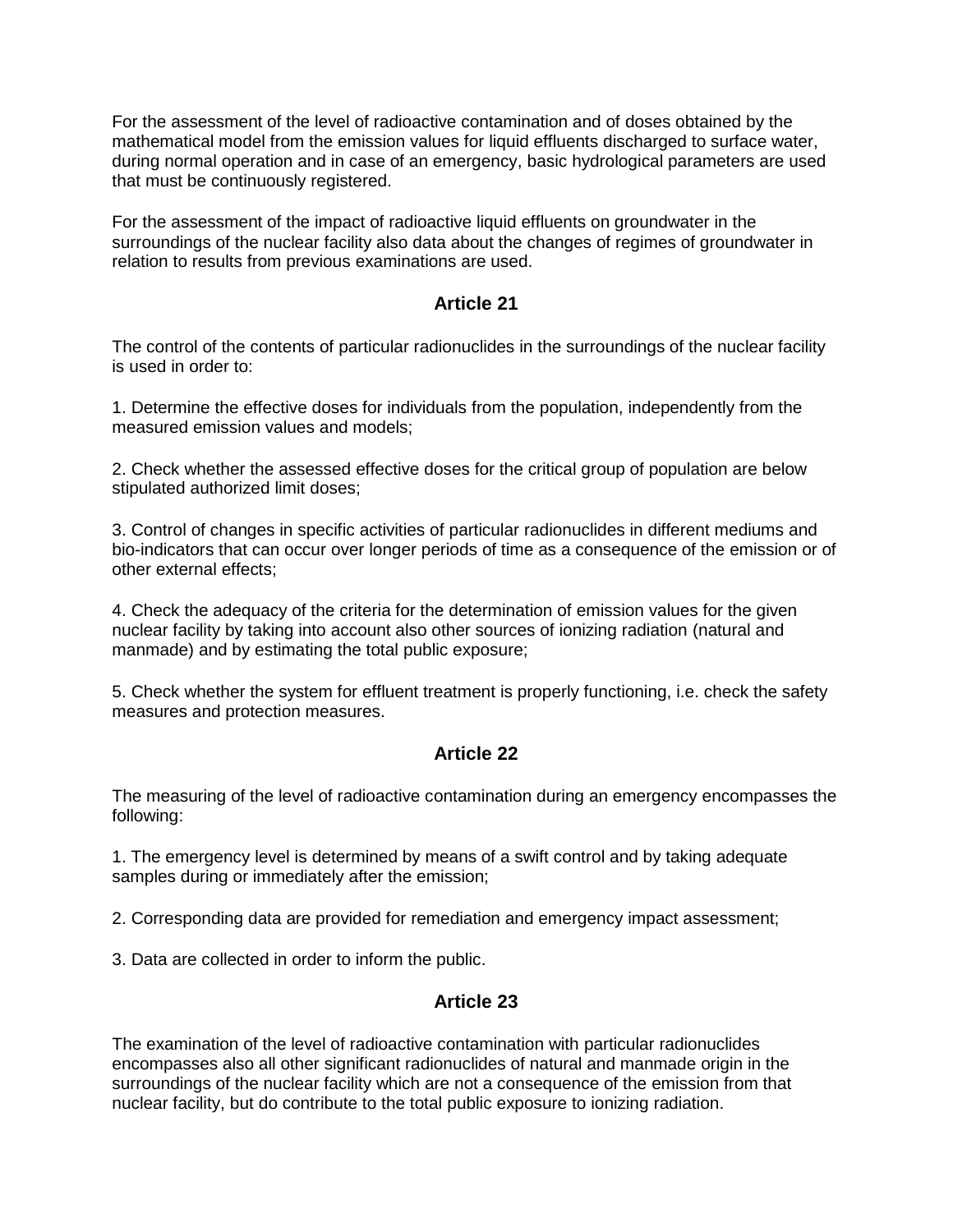#### **Article 24**

Measurements by means of which the radionuclide contents are determined in the surroundings of the nuclear facility are performed in a laboratory located outside of the radiation impact of the nuclear facility and of other sources of ionizing radiation and facilities, i.e. sources of emissions within the fence of the nuclear facility and which is independent from the operator of the nuclear facility.

#### **Article 25**

The selection of particular radionuclides controlled with specific measurements must correspond to expected or determined emission data and encompass radionuclides that provide the largest contribution to the effective dose for an individual from the population. If some of these radionuclides coincide with radionuclides that are present in the surroundings from other sources, it will be necessary to assess the impact of the nuclear facility by performing measurements at reference points where no impact of emission from the nuclear facility is expected.

#### **Article 26**

Exceptions from the principle of determining the composition of radionuclides are possible only provided that the isotopic composition is well known and that it does not change over time, or that for the dose assessment the maximum possible exposure was adopted resulting from the potential most unfavourable isotopic composition of the sample.

#### **Article 27**

In the case of emergency, the total activities of samples are measured pursuant to Article 26 herein in order to assess the radiation situation, provided that a corresponding check of the isotopic composition is provided thereafter.

#### **Article 28**

Sampling and measurement is done in the surroundings of the nuclear facility, on places on which emission impacts can be primarily detected. The selection of sampling sites must be representative. It must encompass reference spots in accordance with the report on nuclear safety in the sense of Article 25 herein and it must show for every transmission pathway the most unfavourable impact of the emission. One part of the programme for emissions in the case of emergencies provides for the control of settlements in the nearest vicinity to the nuclear facility, taking into account the population density and the degree of threat.

#### **Article 29**

Concerning continuous sampling, the sampling frequency, i.e. measurements' frequency depends on the half-life of radionuclides, on the time needed for the transmission of radionuclides on the transmission pathway to the human beings and on the duration of discontinuous emissions. The frequency must enable the assessment of mean annual doses under acceptable presuppositions about the constant speed of emission in the sampling interval.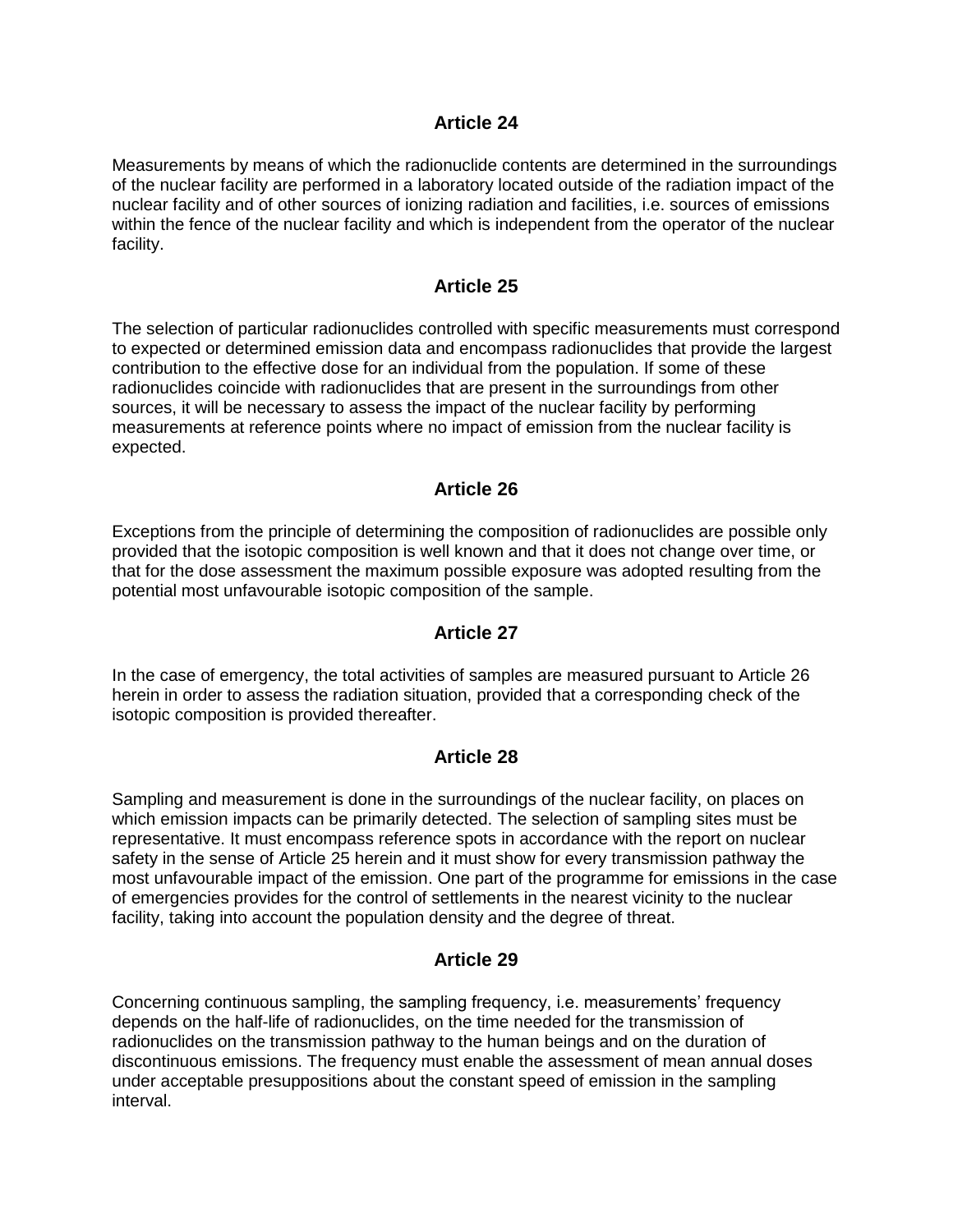#### **Article 30**

In the case of emergency or of irregular planned and larger unplanned emissions, the sampling frequency is adjusted to the needs for the situation assessment, i.e. for the assessment of the increased level of radioactive contamination, in proportion to the assessed degree of threat.

#### **Article 31**

For the assessment of the compliance of the exposure level with the authorized effective dose limit, the sensitivity of the equipment and methods must be such to enable that the dose is determined whose value is less than one third of the authorized limit dose.

## **Article 32**

The operator of the nuclear facility determines the annual programme for examination of the levels of radioactive contamination, which contains:

- 1. Environmental elements (mediums) that are examined and the transmission path;
- 2. Radionuclides that are examined;
- 3. Measuring, processing and sampling methods;
- 4. Designation of locations at which samples are taken or measurements performed;
- 5. Data about the population;
- 6. Frequency of sampling and measurements;
- 7. Measurement parameters and their measuring units;
- 8. Intercomparison measurements;
- 9. Criteria for quality assurance of the measurements.

The programme for the level of radioactive contamination examination in the surroundings of the nuclear facility must be developed in the form of tables and maps.

#### **Article 33**

The Programme of systematic environmental radioactivity examination in the surroundings of the nuclear facility is performed in accordance with the safety report and is submitted to the Agency to enable it to monitor the implementation of nuclear safety measures.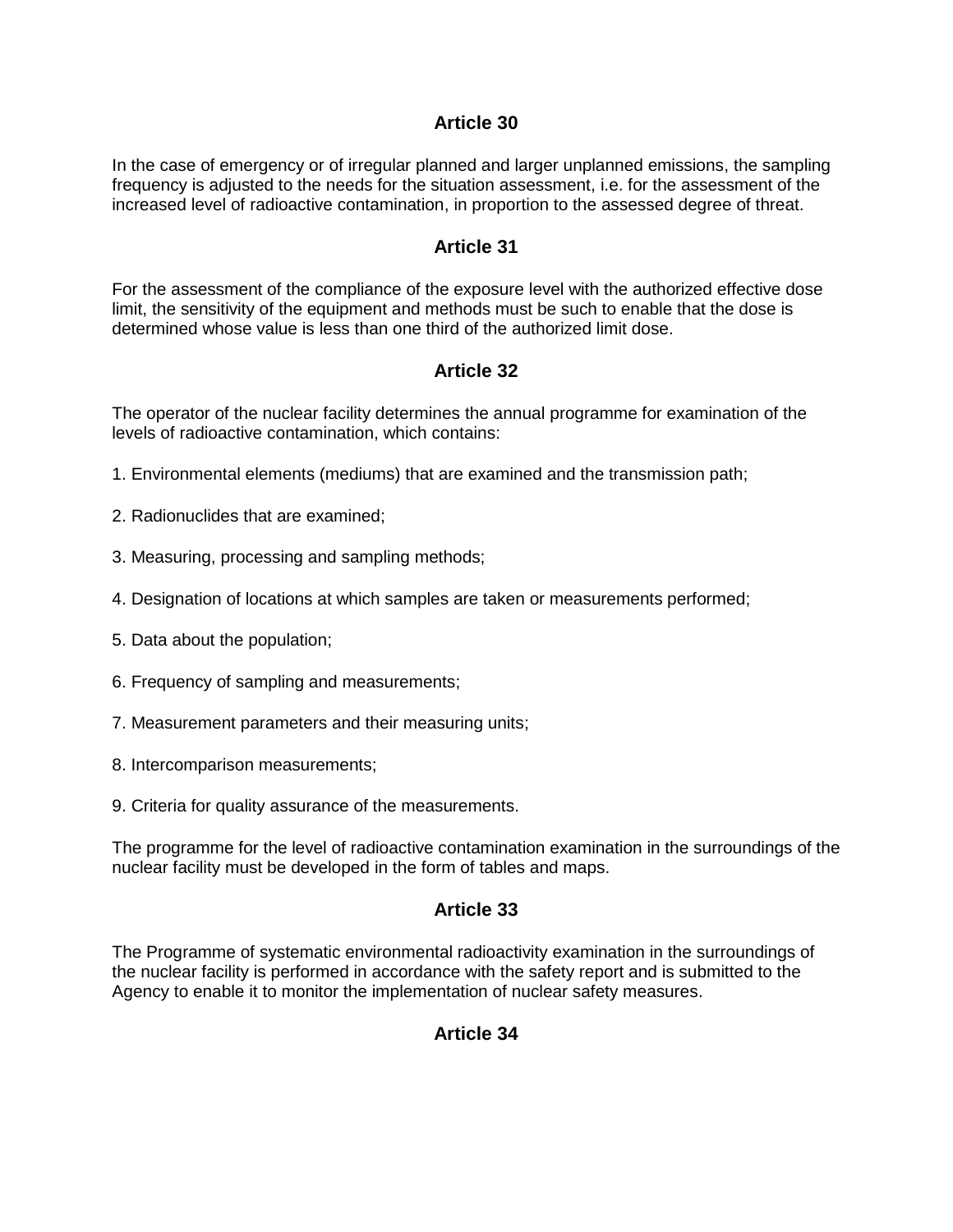The annual report on the results of examination of the emission and of the radioactive contamination levels in the environment in the surroundings of the nuclear facility contains the following:

1. Introductory explanation (legal basis of the examination, data about the start of the examination, special remarks about the programme implementation, such as changes to sampling and measuring methods and discrepancies from the programme);

2. Short contents of the evaluation;

3. Evaluation of measurement data with the dose assessment;

4. Review of the stipulated programme of measurements in tabular form;

5. Review of processed measuring results in tabular form.

The tables with processed measuring results shall contain the following:

1. Measuring data re-calculated to the average of the sampling time interval with named measuring units and assessment of the total uncertainty of the results;

2. Data about the beginning and ending of the sampling time interval;

3. Mean annual or other representative value of the dose obtained from the data and value that was used for the evaluation of annual doses.

The user of the nuclear facility submits the annual report referred to in paragraph 1 of this Article to the Radiation Protection and Nuclear Safety Agency by the 31th of March of the current year for the previous year, and in the case of an emergency – immediately.

#### **Article 35**

Examination of the emission in the surroundings of the research nuclear reactor encompasses all facilities, i.e. emission sources within the fence of the nuclear facility, for which it is assessed that they contribute significantly or comparably to the emission and exposure of the population to ionizing radiation during normal operation, or that they could do that in case of an emergency.

Facilities, i.e. emission sources, in the sense of paragraph 1 of this Article are the following: reactor facility in the narrow sense, storage facility for spent fuel, storage for radioactive waste material, storage for radioactive material, storage for nuclear material, radiochemical facilities, accelerator installation and other.

## **Article 36**

The emission examination, in the sense of Article 35 herein, is performed in a way to enable the assessment of the contribution of particular facility or emission source within the fence of the nuclear facility to the entire emission.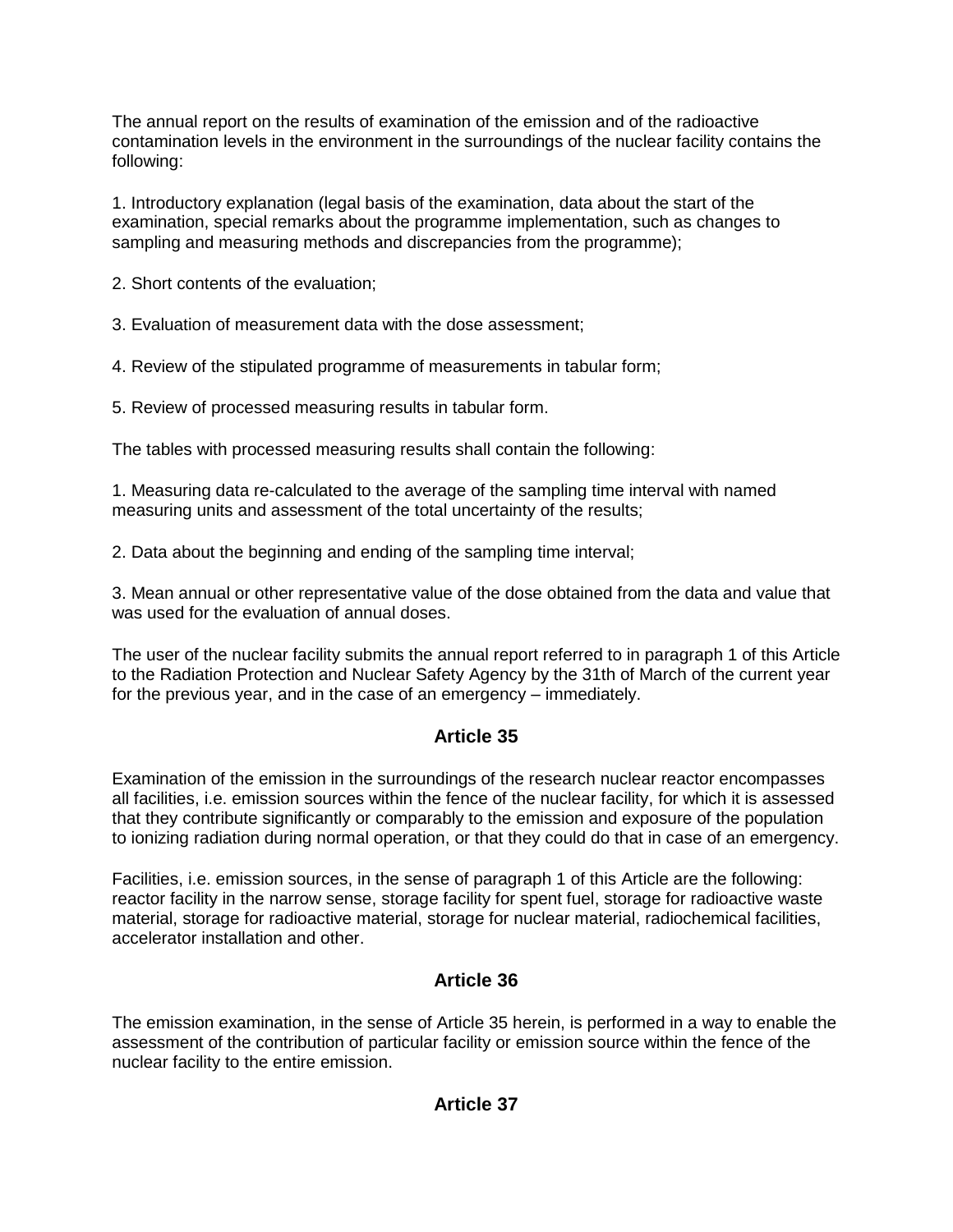Elements for the drawing up of the programme for examination of radioactive contamination in the surroundings of the research nuclear reactor are shown in the Tables that form an integral part of this Rulebook.

#### **Article 38**

The emission from the facility for disposal of irradiated nuclear fuel and facilities for the storage, treatment and disposal of radioactive waste are examined based on the nuclear safety report for these facilities.

#### **Article 39**

The legal entity authorised for the systematic environmental radioactivity monitoring in the surroundings of the nuclear facility determines the quality assurance programme and the quality control programme for the measurements that are performed pursuant to this regulation.

In the quality assurance programme for measurements the following is determined:

- 1. The educational qualifications of the staff that will perform the examinations;
- 2. Reliable analytical procedures and their proper implementation;
- 3. Proper operation of the measuring equipment;
- 4. Safekeeping of all final results;
- 5. Possibility of determination of all measurement uncertinities.

The quality control programme for measurements encompasses the following:

- 1. Check of the professional qualifications of persons who perform the examination;
- 2. Check of the quality of the measuring equipment with periodical calibration and maintenance;
- 3. Verification of the analytical procedures;

4. Use of measuring equipment in metrological connection with national standards, i.e. primary gauges.

The programmes for quality assurance and quality control for measurements referred to in paragraph 2 and 3 of this Article are drawn up by the operator of the nuclear facility based on the final safety report and submitted to the Agency for the purpose of monitoring the implementation of nuclear safety measures.

#### **Article 40**

Radioactivity monitoring in case of an emergency is done in order to timely provide: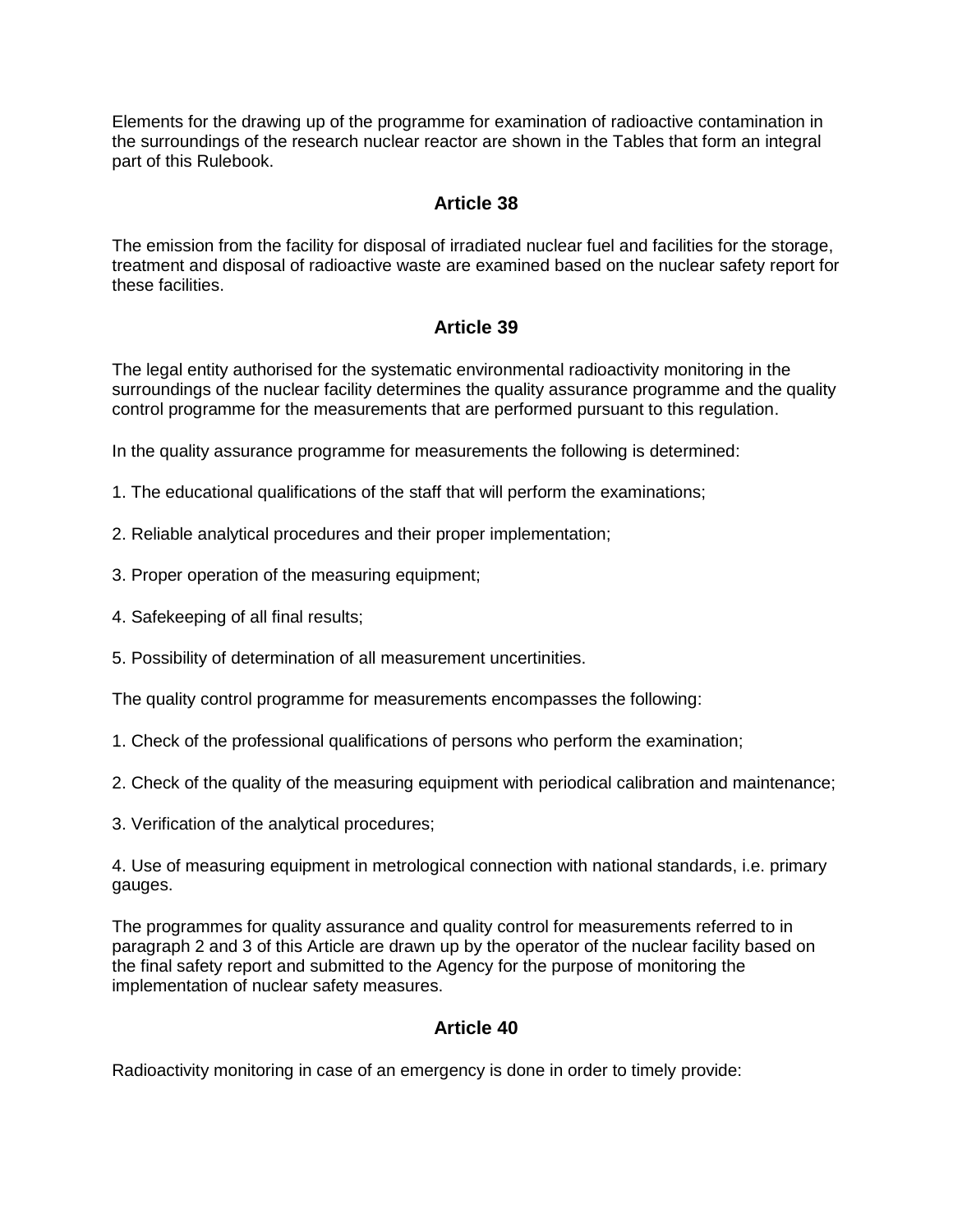1. Data about the level and type of external radiation and radioactive contamination;

2. Data that is necessary for the authorities in charge of management in case of an emergency so that they could decide about the necessary protection, remediation and other intervention measures;

3. Data necessary for decision making on the kind and level of protection of units participating in the response to the emergency;

4. Information which is necessary to inform the public about the level of danger;

5. Information which is necessary to identify persons whose health conditions must be monitored in the long run after the emergency;

6. Data for international information exchange.

#### **Article 41**

In case of an emergency the competent authorities must, in accordance with the Action Plan in the Case of an Emergency, already in the start phase and for the duration of the emergency, determine and monitor the level of danger and the probable development of events in order to timely recognize new threats or evaluate the consequences of the emergency and decide about the scope and type of protection, remediation and other intervention measures.

#### **Article 42**

In case of an emergency, the Agency shall stipulate the sites, extent and frequency of sampling. The Agency will prepare the monitoring programme in case of an emergency in its starting phase and will inform the legal entities authorized to perform measurements within the radioactivity monitoring in the environment. When necessary, changes will be introduced into the monitoring programme when an emergency occurs, depending on the development of the situation.

## **Article 43**

The authorized legal entity which is performing the radioactivity monitoring in an emergency shall, in shortest possible time intervals, notify the Agency about the measurement results during the emergency.

After the end of the emergency, the authorized legal entity which is performing the radioactivity monitoring in an emergency shall submit to the Agency the report on performed measurements at the latest 15 days after the emergency has ended.

#### **Article 44**

This rulebook shall enter into force on the eighth day from the date of its publishing in the "Official Gazette of the Republic of Serbia".

Table 1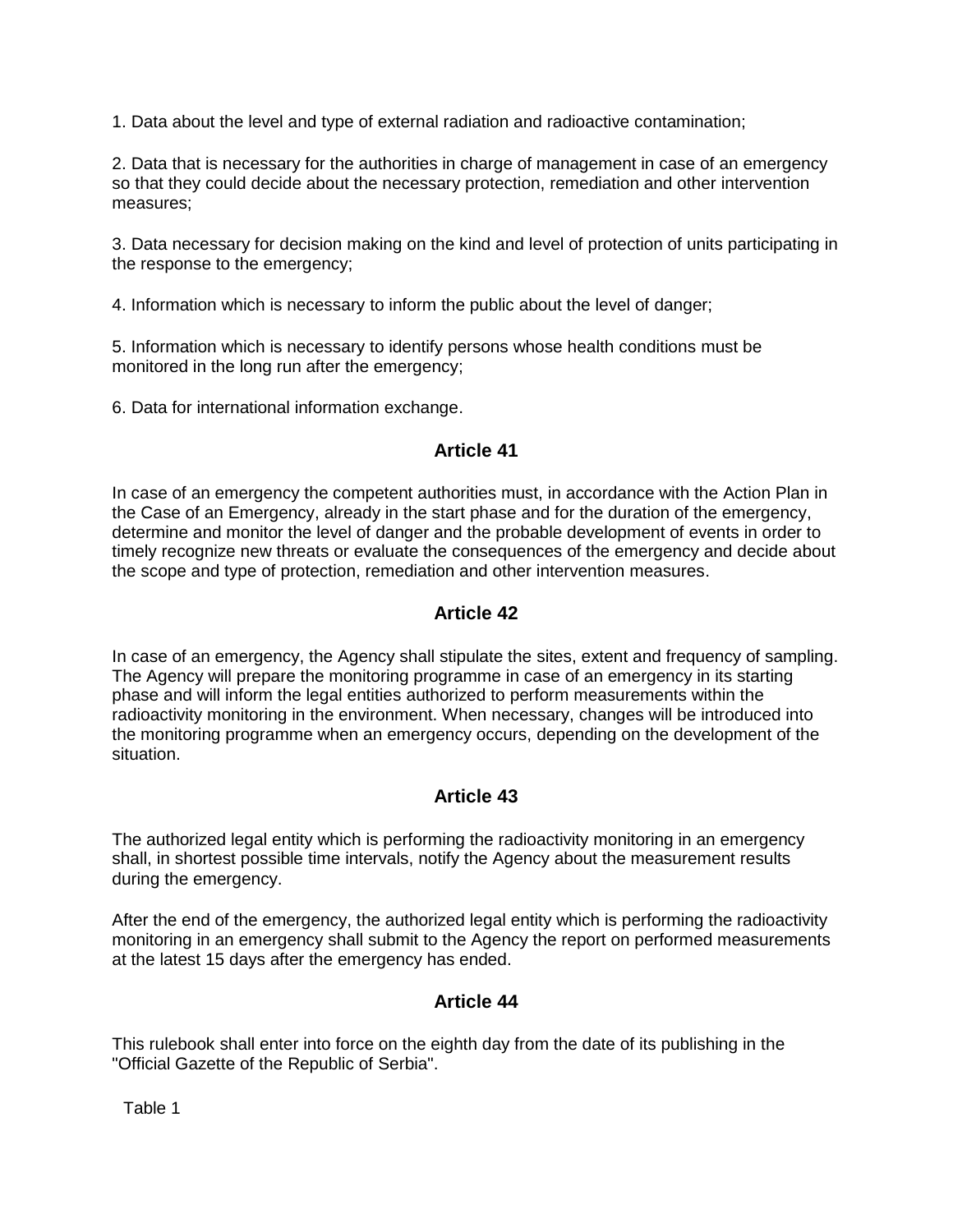#### ELEMENTS FOR THE DRAWING UP THE PROGRAMME OF EXAMINATION OF RADIOACTIVE CONTAMINATION IN THE ENVIRONMENT

| Type of<br>sample                   | Type of examination                                                                   | Measurement site                                                                            | Sampling<br>frequency | Measurem<br>ent<br>frequency | Number<br>of<br>sample<br>s per<br>site | Total<br>numbe<br>r of<br>exami<br>nation<br>s p.a. |
|-------------------------------------|---------------------------------------------------------------------------------------|---------------------------------------------------------------------------------------------|-----------------------|------------------------------|-----------------------------------------|-----------------------------------------------------|
| Level of<br>external                | Ambient gamma<br>dose rate equivalent                                                 | At least 9 locations                                                                        |                       | Continuou<br>sly             |                                         |                                                     |
| radiation                           | Ambient gamma<br>dose equivalent                                                      | At least 16 locations                                                                       |                       | 4 times<br>p.a.              | 1                                       | 64                                                  |
| Air                                 | Determination of<br>radionuclide contents Subotica, Niš,<br>by gamma-<br>spectrometry | Belgrade, Vinča,<br>Zlatibor, Zaječar,<br>Vranje                                            | Continuousl<br>۷      | monthly                      | 1                                       | 84                                                  |
| Solid and<br>liquid                 | Determination of<br>radionuclide contents<br>by gamma-<br>spectrometry                | Belgrade, Vinča,<br>Subotica, Novi Sad,<br>Kragujevac, Niš,<br>Zlatibor, Zaječar,<br>Vranje | Continuousl           | monthly                      | 1                                       | 108                                                 |
| precipitatio<br>ns                  | <sup>90</sup> Sr contents<br>determination                                            | Belgrade, Vinča,<br>Subotica, Novi Sad,<br>Niš, Zlatibor,<br>Zaječar, Vranje                | Continuousl           | monthly                      | 1                                       | 108                                                 |
| Soil:<br>cultivated,<br>at depth 0- | Determination of<br>radionuclide contents Novi Sad, Niš,<br>by gamma-<br>spectrometry | Belgrade, Subotica,<br>Zlatibor, Zaječar,<br>Vranje                                         | Once p.a.             | Once p.a.                    | 3                                       | 21                                                  |
| 20 cm<br>0-5 cm and<br>5-15 cm      | uncultivate <sup> 90</sup> Sr contents<br>d at depths determination                   | Belgrade, Subotica,<br>Novi Sad, Niš,<br>Zlatibor, Zaječar,<br>Vranje                       | Once p.a.             | Once p.a.                    | 3                                       | 21                                                  |
|                                     |                                                                                       | Danube (Bezdan)                                                                             | monthly               | monthly                      | 1                                       | 12                                                  |
|                                     |                                                                                       | Danube (Zemun)                                                                              | monthly               | monthly                      | 1                                       | 12                                                  |
|                                     |                                                                                       | Danube (Vinča)                                                                              | monthly               | monthly                      | 1                                       | 12                                                  |
| Surface<br>water                    | Determination of                                                                      | Danube (Prahovo)                                                                            | monthly               | monthly                      | 1                                       | 12                                                  |
|                                     | radionuclide contents<br>by gamma-                                                    | Sava (Sremska<br>Mitrovica)                                                                 | monthly               | monthly                      | 1                                       | 12                                                  |
|                                     | spectrometry                                                                          | Sava (Belgrade)                                                                             | monthly               | monthly                      | 1                                       | 12                                                  |
|                                     |                                                                                       | Nišava (Pirot)                                                                              | 4 times p.a.          | 4 times<br>p.a.              | 1                                       | 4                                                   |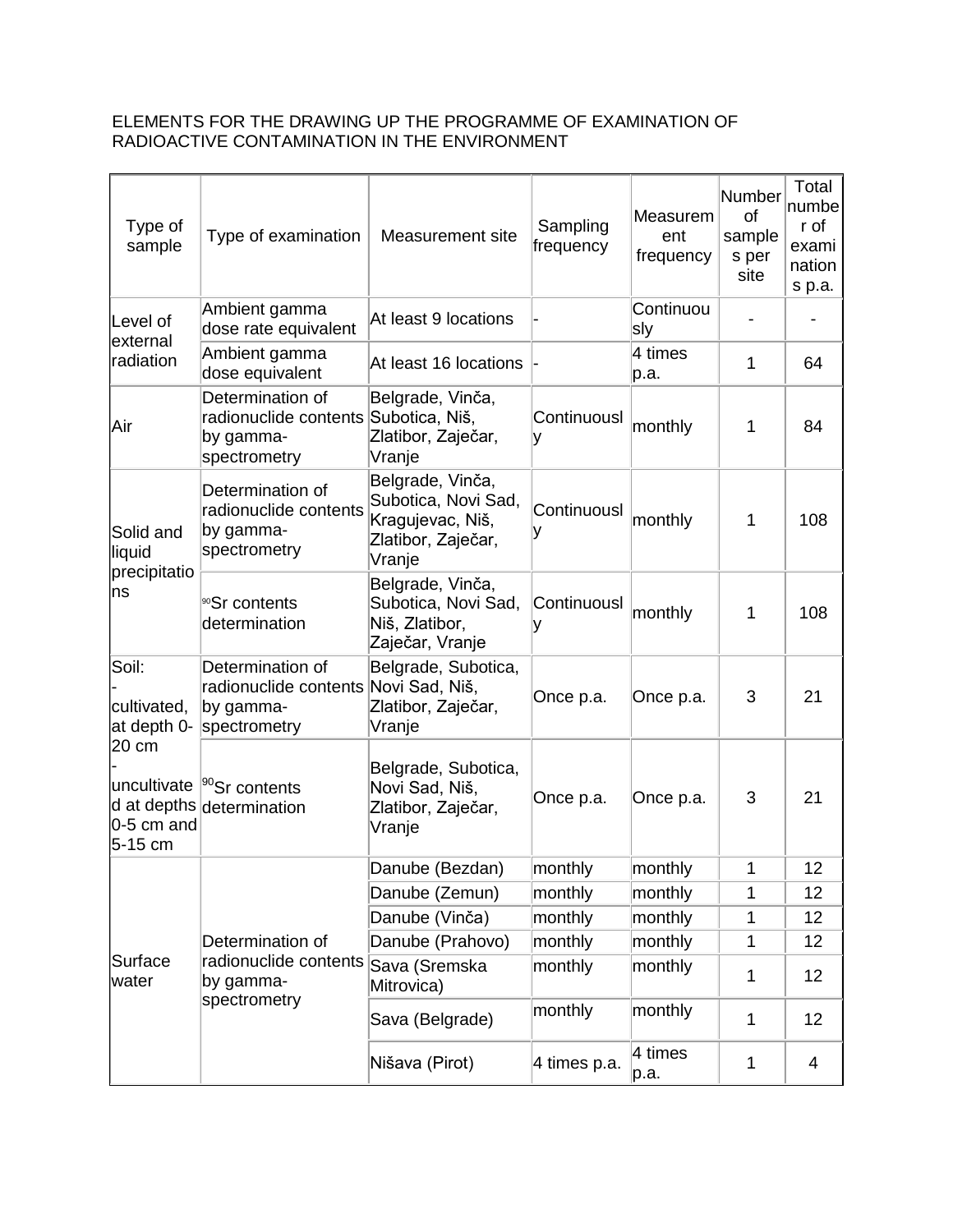|                   |        |                                                                        | Tisa (Drina)                                                                                 | 4 times p.a.         | $ 4 \times$<br>p.a.    | 1            | 4              |
|-------------------|--------|------------------------------------------------------------------------|----------------------------------------------------------------------------------------------|----------------------|------------------------|--------------|----------------|
|                   |        |                                                                        | Timok (Knjaževac)                                                                            | 4 times p.a. 4 times | p.a.                   | 1            | $\overline{4}$ |
|                   |        |                                                                        | Drina (Loznica)                                                                              | 4 times p.a.         | 4 times<br>p.a.        | 1            | $\overline{4}$ |
|                   |        | <sup>90</sup> Sr and <sup>3</sup> H contents                           | Danube (Bezdan)                                                                              | monthly              | monthly                | 1            | 12             |
|                   |        | determinations                                                         | Sava (Sremska<br>Mitrovica)                                                                  | monthly              | monthly                | 1            | 12             |
|                   |        |                                                                        | Danube (Bezdan)                                                                              |                      |                        |              |                |
|                   |        | Determination of                                                       | Danube (Zemun)                                                                               |                      | 2 times                | 1            | 20             |
|                   |        |                                                                        | Danube (Vinča)                                                                               |                      |                        |              |                |
|                   |        |                                                                        | Danube (Prahovo)                                                                             |                      |                        |              |                |
| Fluvial           |        |                                                                        | Sava (Sremska                                                                                |                      |                        |              |                |
|                   |        | radionuclide contents                                                  | Mitrovica)                                                                                   | 2 times p.a.         |                        |              |                |
|                   |        | by gamma-<br>spectrometry                                              | Sava (Belgrade)                                                                              |                      | p.a.                   |              |                |
|                   |        |                                                                        | Nišava (Pirot)                                                                               |                      |                        |              |                |
| sediment          |        |                                                                        | Tisa (Drina)                                                                                 |                      |                        |              |                |
|                   |        |                                                                        | Timok (Knjaževac)                                                                            |                      |                        |              |                |
|                   |        |                                                                        | Drina (Loznica)                                                                              |                      |                        |              |                |
|                   |        |                                                                        | Danube (Bezdan)                                                                              |                      |                        |              |                |
|                   |        | <sup>90</sup> Sr contents<br>determination                             | Sava (Sremska<br>Mitrovica)                                                                  | 2 times p.a.         | 2 times<br>p.a.        | 1            | 4              |
| Drinking<br>water |        | Determining the total<br>alpha and beta<br>activity                    | Settlements with<br>more than 100,000<br>citizens                                            | 300 ml daily monthly |                        | 1            | 84             |
|                   |        | Determination of<br>radionuclide contents<br>by gamma-<br>spectrometry | Settlements with<br>more than 100,000<br>citizens                                            | 300 ml daily         | monthly                | $\mathbf{1}$ | 84             |
|                   |        | <sup>90</sup> Sr and <sup>3</sup> H contents<br>determinations         | Settlements that<br>provide themselves<br>with drinking water<br>from the Danube<br>and Sava | 300 ml daily         | $ 4 \t{times}$<br>p.a. | 1            | 8              |
| Foodstuf          | M<br>k | Determination of<br>radionuclide contents<br>by gamma-<br>spectrometry |                                                                                              | 300 ml daily monthly |                        | $\mathbf 1$  | 72             |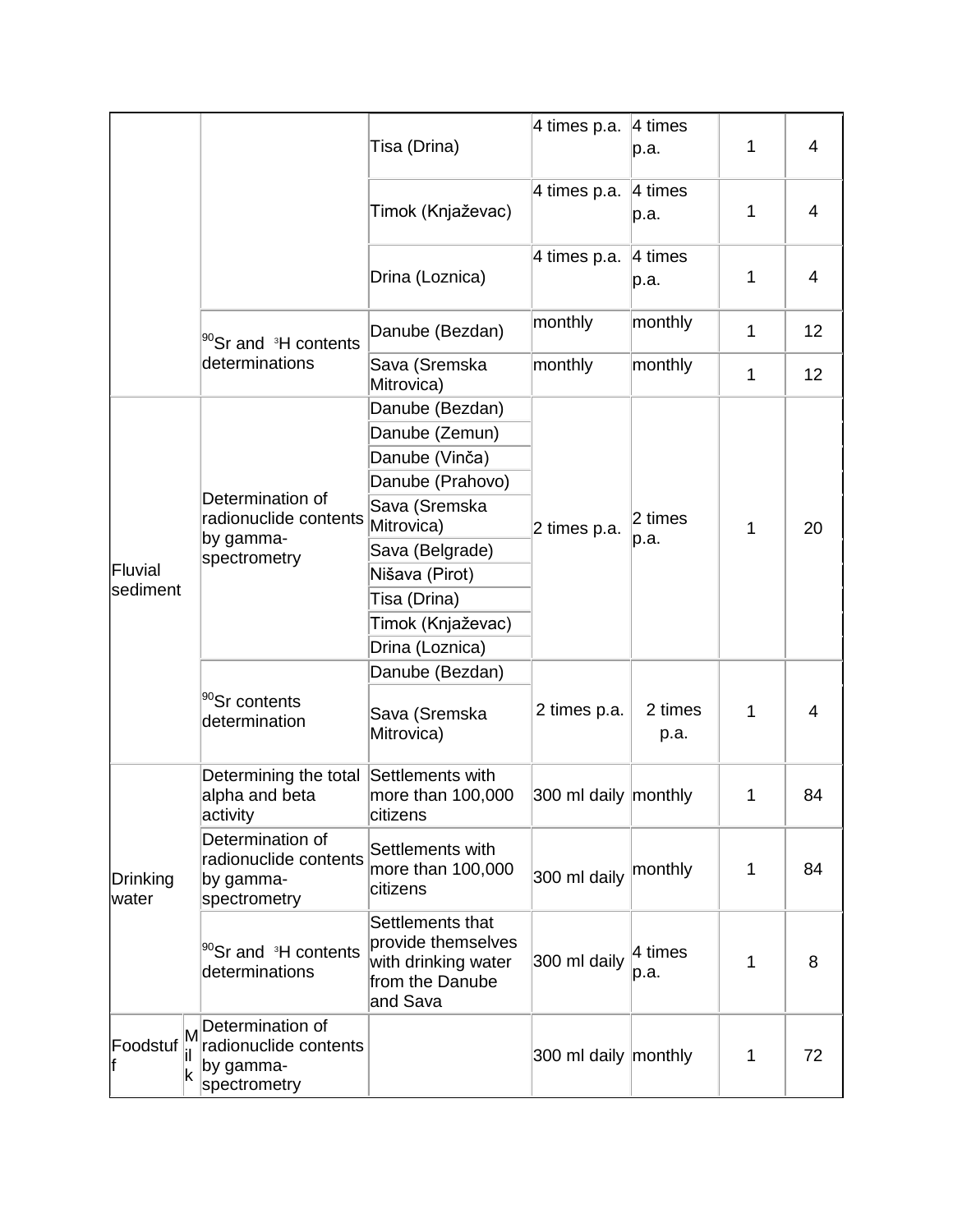|                            | <sup>90</sup> Sr contents<br>determination                                          |                                                                                                                                             | 300 ml daily monthly         |                           | 1              | 72 |
|----------------------------|-------------------------------------------------------------------------------------|---------------------------------------------------------------------------------------------------------------------------------------------|------------------------------|---------------------------|----------------|----|
| ID<br>a<br>∣ir<br>у<br>р   | Determination of<br>radionuclide contents<br>by gamma-<br>spectrometry              |                                                                                                                                             | 2 times p.a.                 | $ 2 \times$<br>p.a.       | 1              | 12 |
| r<br>0<br>d<br>u<br>c<br>s | <sup>90</sup> Sr contents<br>determination                                          | At least one site per<br>region:<br>Belgrade, Vojvodina, 2 times p.a.<br>Šumadija, Western<br>Serbia, Eastern<br>Serbia, Southern<br>Serbia |                              | 2 times<br> p.a.          | 1              | 12 |
| e<br>a<br>lt               | Determination of<br>radionuclide contents<br>M <sub>by gamma-</sub><br>spectrometry |                                                                                                                                             | 2 times p.a.                 | $2 \text{ times}$<br>p.a. | 1              | 12 |
|                            | $ ^{90}$ Sr contents<br>determination                                               |                                                                                                                                             | 2 times p.a.                 | 2 times<br> p.a.          | 1              | 12 |
| Ir                         | C Determination of<br>e radionuclide contents<br>by gamma-<br>e spectrometry        |                                                                                                                                             | 2 times p.a.                 | $2 \text{ times}$<br>p.a. | 1              | 12 |
|                            | a <sup>90</sup> Sr contents<br>Is determination                                     |                                                                                                                                             | 2 times p.a.                 | 2 times<br>p.a.           | 1              | 12 |
| е<br>g<br>e<br>lt          | Determination of<br>radionuclide contents<br>by gamma-<br>spectrometry              |                                                                                                                                             | 2 times p.a. 2 times         | p.a.                      | 3              | 36 |
| a<br>$\sf{b}$<br>e<br>s    | <sup>90</sup> Sr contents<br>determination                                          |                                                                                                                                             | 2 times p.a. $ 2$ times      | p.a.                      | 3              | 36 |
| Ir                         | Determination of<br>$F$ radionuclide contents<br>by gamma-<br>u spectrometry        |                                                                                                                                             | 2 times p.a. $\vert$ 2 times | p.a.                      | $\overline{2}$ | 24 |
| it<br>ls                   | $ ^{90}$ Sr contents<br>determination                                               |                                                                                                                                             | 2 times p.a.                 | $ 2 \times$<br>p.a.       | $\overline{2}$ | 24 |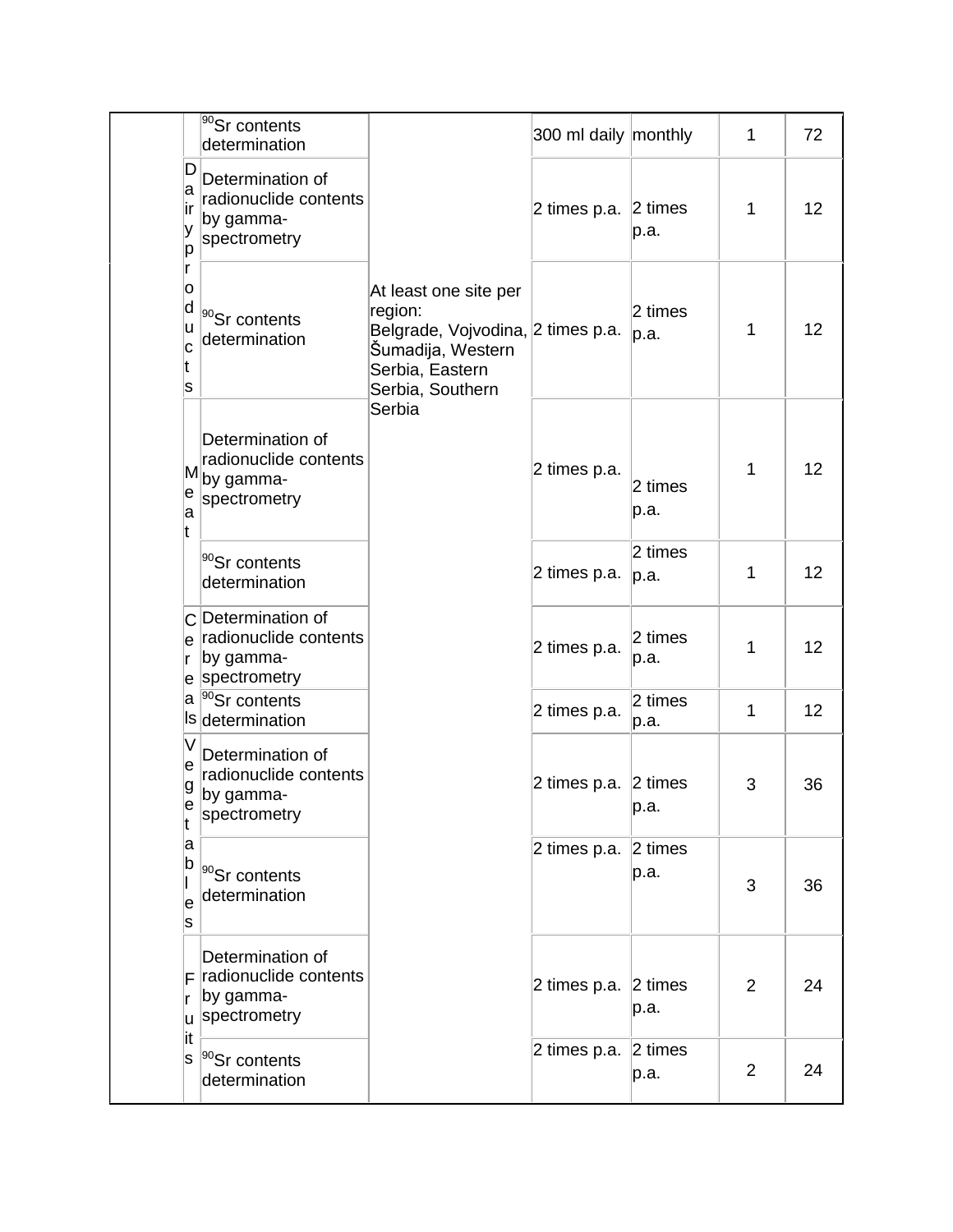|                         | <b>B</b> Determination of<br>radionuclide contents Belgrade, Novi Sad,<br>а<br>by gamma-<br>b<br>spectrometry | Niš                                                                                                                          | 4 times p.a. | 4 times<br>p.a.   |               | 12                |
|-------------------------|---------------------------------------------------------------------------------------------------------------|------------------------------------------------------------------------------------------------------------------------------|--------------|-------------------|---------------|-------------------|
|                         | <sup>90</sup> Sr contents<br>о<br>determination<br>о<br>d                                                     | Belgrade, Novi Sad,<br>Niš                                                                                                   | 4 times p.a. | $4$ times<br>p.a. |               | 12                |
|                         | Determination of<br>radionuclide contents<br>by gamma-<br>spectrometry                                        | At least one site per<br>region: Belgrade,<br>Vojvodina,<br>Šumadija, Western<br>Serbia, Eastern<br>Serbia, South Serbia     | 2 times p.a. | 2 times<br>p.a.   | At least<br>3 | At<br>least<br>36 |
| Feeding<br><b>stuff</b> | <sup>90</sup> Sr contents<br>determination                                                                    | At least one site per<br>region Beograd,<br>Vojvodina,<br>Šumadija, Western<br>Serbia, Eastern<br>Serbia, Southern<br>Serbia | 2 times p.a. | 2 times<br>p.a.   | At least<br>3 | At<br>least<br>36 |

#### Table 2

#### ELEMENTS FOR THE DRAWING UP OF THE PROGRAMME FOR EXAMINATION OF RADIOACTIVE CONTAMINATION OF THE ENVIRONMENT SURROUNDING THE NUCLEAR **FACILITY**

| Type and<br>description of<br>measurement                                                                                           | Measurement,<br>i.e. sampling<br>site                                                                                                                            | Sample type                                     | Sampling<br>frequency                            | Measuring<br>frequency     | Remark                                         |
|-------------------------------------------------------------------------------------------------------------------------------------|------------------------------------------------------------------------------------------------------------------------------------------------------------------|-------------------------------------------------|--------------------------------------------------|----------------------------|------------------------------------------------|
|                                                                                                                                     | LEVEL OF EXTERNAL RADIATION                                                                                                                                      |                                                 |                                                  |                            |                                                |
| Variation in<br>the radiation<br>field in the<br>surroundings<br>of the nuclear<br>facility and<br>early warning<br>1. of emergency | One/two sites<br>along the<br>direction of the<br>most frequent<br>winds towards<br>the settlement $-$ lin the air<br>according to the<br><b>Safety Report</b>   | <b>Ambient</b><br>gamma dose<br>rate equivalent | Once every<br>5 s to once<br>every 5 min.        | Continuously,<br>automated | Important for<br>early warning<br>of emergency |
| Integral<br>values of<br>gamma<br>radiation<br>doses in the<br>given period                                                         | Three to four<br>sites along the<br>direction of the<br>most frequent<br>winds towards<br>the settlement $-$ the air<br>according to the<br><b>Safety Report</b> | Ambient<br>gamma dose<br>equivalent in          | TL<br>ldosimeters<br>exposed for<br>three months | Once in three<br>months    |                                                |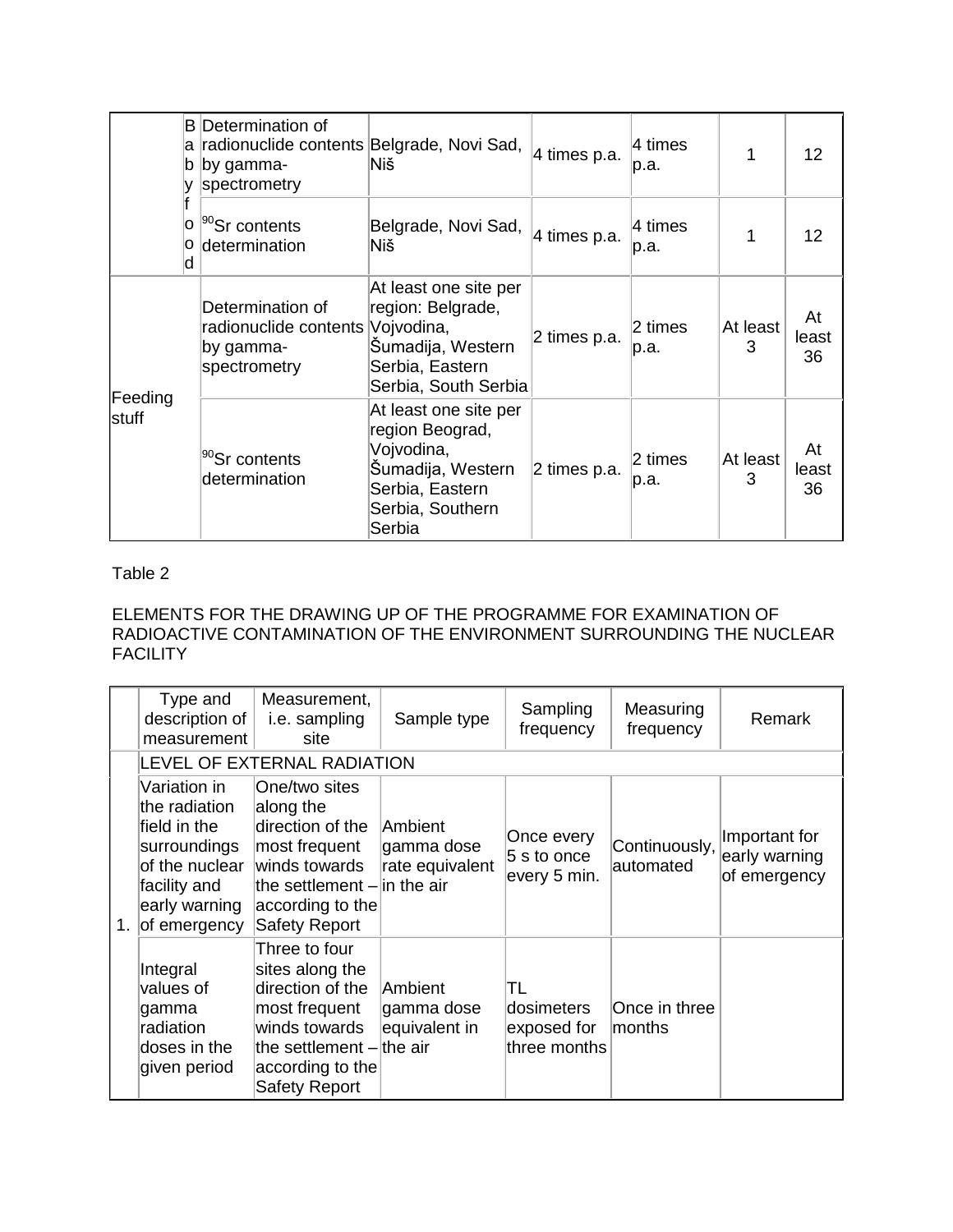|    | <b>AIR</b>                             |                                                                                                                                                       |                                                |                                               |                    |  |  |
|----|----------------------------------------|-------------------------------------------------------------------------------------------------------------------------------------------------------|------------------------------------------------|-----------------------------------------------|--------------------|--|--|
| 2. | Gamma<br>spectrometry<br>analysis      | One reference<br>site beyond the<br>reactor's impact aerosol filters                                                                                  | Continuous<br>collection on                    | Continuously<br>aggregate<br>monthly          | 12 times p.a.      |  |  |
|    | Specific<br>analysis <sup>131</sup>    | Two to three<br>sites along the<br>direction of the<br>most frequent<br>winds towards<br>the settlement -<br>according to the<br><b>Safety Report</b> | Continuous<br>collection on<br>iodine filters  | Continuously<br>aggregate<br>every 15<br>days | 26 times p.a.      |  |  |
|    | Analysis of<br>89/90Sr contents        |                                                                                                                                                       | Continuous<br>collection on<br>aerosol filters | Continuously<br>aggregate<br>quarterly        | 4 times p.a.       |  |  |
|    | <b>PRECIPITATIONS</b>                  |                                                                                                                                                       |                                                |                                               |                    |  |  |
| 3. | Gamma<br>spectrometry<br>analysis      | One reference<br>site beyond the<br>reactor's                                                                                                         | Precipitations<br>with settled<br>dust         | Continuously<br>aggregate<br>monthly          | 12 times p.a.      |  |  |
|    | Analysis of<br>89/90Sr contents        | impact, 2-3<br>sites along the<br>direction of the                                                                                                    |                                                | Continuously<br>aggregate<br>quarterly        | 4 times p.a.       |  |  |
|    | Analysis of <sup>3</sup> H<br>contents | most frequent<br>winds towards<br>the settlement<br>according to the<br><b>Safety Report</b>                                                          | Precipitations                                 | Continuously<br>aggregate<br>monthly          | 12 times p.a.      |  |  |
|    | <b>SURFACE</b><br><b>WATER</b>         |                                                                                                                                                       |                                                |                                               |                    |  |  |
|    | Gamma-<br>spectrometry<br>analysis     | One reference<br>site upstream<br>from the<br>effluent<br>discharge                                                                                   | Aggregate<br>monthly                           |                                               | 12 times p.a.      |  |  |
| 4. | Analysis of<br>89/90Sr contents        | One site<br>downstream<br>from the<br>effluent<br>discharge                                                                                           | Aggregate<br>quarterly                         | Continuous<br>daily<br>collection             | Four times<br>p.a. |  |  |
|    | Analysis of <sup>3</sup> H<br>contents | One site -<br>recipient of<br>technological<br>water                                                                                                  | Aggregate<br>monthly                           |                                               | 12 times p.a.      |  |  |
|    | RIVER SEDIMENT                         |                                                                                                                                                       |                                                |                                               |                    |  |  |
| 5. | Gamma<br>spectrometry<br>analysis      | One reference<br>site upstream<br>from the<br>effluent<br>discharge                                                                                   | Material from<br>the bottom<br>collected with  | Once p.a.                                     | Once p.a.          |  |  |
|    | Analysis of<br>89/90Sr contents        | One site<br>downstream                                                                                                                                | clamping<br>device in a 10                     |                                               |                    |  |  |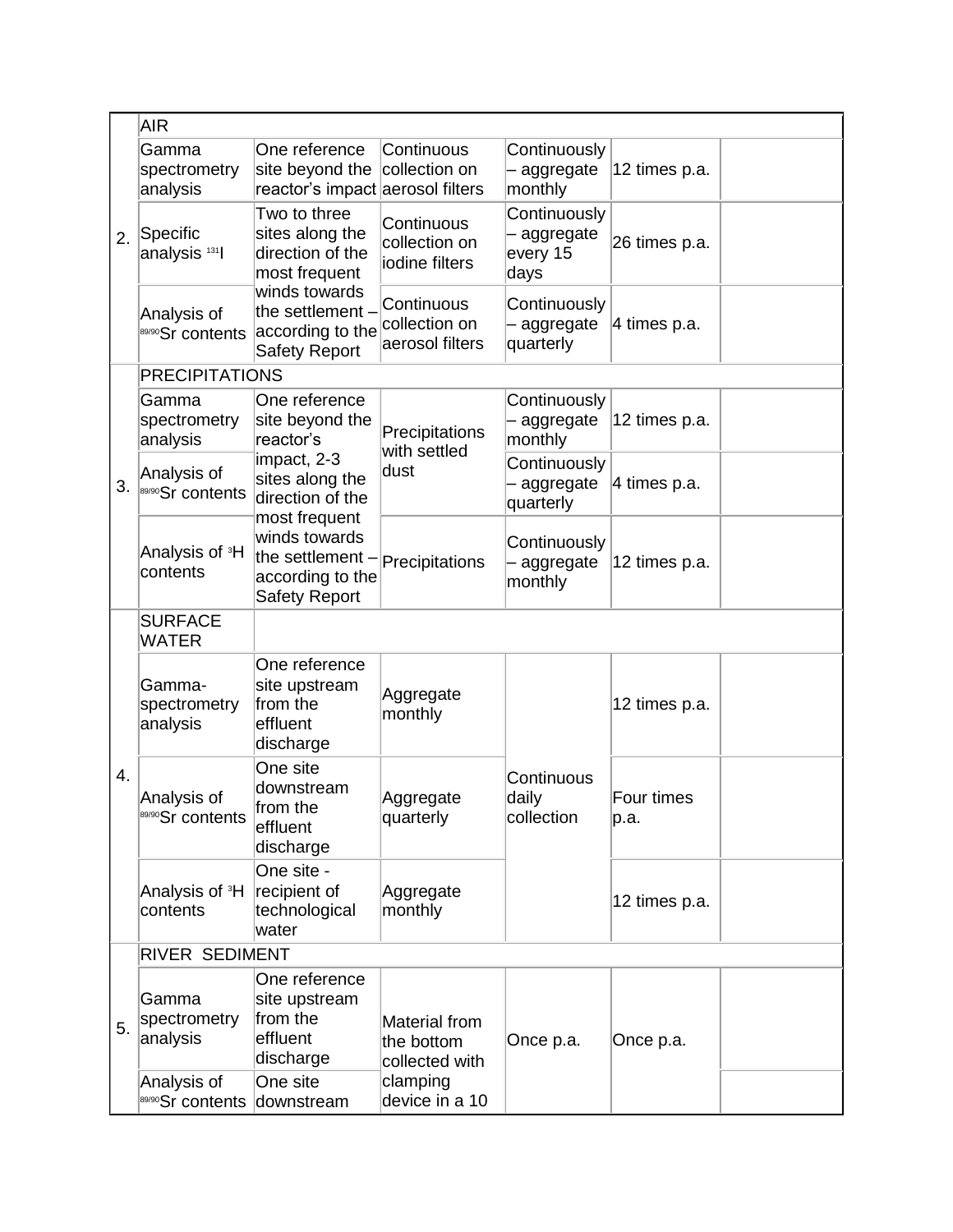|    |                                        | from the<br>effluent<br>discharge                                                                                                                                                                       | cm layer - dry<br>sample                             |                                    |                                        |                                                                                                                                            |
|----|----------------------------------------|---------------------------------------------------------------------------------------------------------------------------------------------------------------------------------------------------------|------------------------------------------------------|------------------------------------|----------------------------------------|--------------------------------------------------------------------------------------------------------------------------------------------|
|    |                                        | One site -<br>recipient of<br>technological<br>water                                                                                                                                                    |                                                      |                                    |                                        |                                                                                                                                            |
|    | <b>DRINKING WATER</b>                  |                                                                                                                                                                                                         |                                                      |                                    |                                        |                                                                                                                                            |
| 6. | lGamma<br>spectrometry<br>analysis     | Water supply<br>line                                                                                                                                                                                    | Drinking water<br>aggregate -<br>every six<br>months | Continuous-<br>daily               | 2 times p.a.                           |                                                                                                                                            |
|    | <b>GROUNDWATER</b>                     |                                                                                                                                                                                                         |                                                      |                                    |                                        |                                                                                                                                            |
|    | Gamma<br>spectrometry<br>analysis      | One spot<br>immediately<br>near the basin                                                                                                                                                               |                                                      |                                    |                                        | Control of the                                                                                                                             |
| 7. | Analysis of <sup>3</sup> H<br>contents | for spent fuel,<br>one spot near<br>the storage<br>facility for<br>radioactive<br>waste, water -<br>two to three<br>wells in the<br>area and in the<br>immediate<br>vicinity of the<br>nuclear facility | Water with<br>suspended<br>matter (around<br>50 I)   | One-time or<br>aggregate<br>sample | Periodically,<br>at least once<br>p.a. | impermeability<br>of the spent<br>fuel storage<br>basin and of<br>the runoff<br>absence of the<br>radioactive<br>waste storage<br>facility |
|    | <b>WASTEWATER</b>                      |                                                                                                                                                                                                         |                                                      |                                    |                                        |                                                                                                                                            |
| 8. | Gamma<br>spectrometry<br>analysis      | Wastewater<br>before the exit<br>from the fence<br>of the nuclear<br>facility                                                                                                                           | Representative                                       | Continuously                       |                                        | Continuous<br>supervision of<br>the dilution of<br>wastewater<br>and annual<br>discharges to<br>the river                                  |
|    |                                        | Wastewater<br>from the tank<br>for radioactive<br>wastewater                                                                                                                                            |                                                      | Before the<br>discharge            |                                        |                                                                                                                                            |
|    | SOIL                                   |                                                                                                                                                                                                         |                                                      |                                    |                                        |                                                                                                                                            |
| 9. | Gamma<br>spectrometry<br>analysis      | In the immidiate<br>surroundings of Depth 0-5 cm,<br>the reactor and<br>storage for<br><b>RAW</b> material                                                                                              | $5-10$ cm and<br>10-15 cm                            | Two times p.<br>а.                 | 2 times p.a.                           |                                                                                                                                            |
|    | 10. FOODSTUFF                          |                                                                                                                                                                                                         |                                                      |                                    |                                        |                                                                                                                                            |